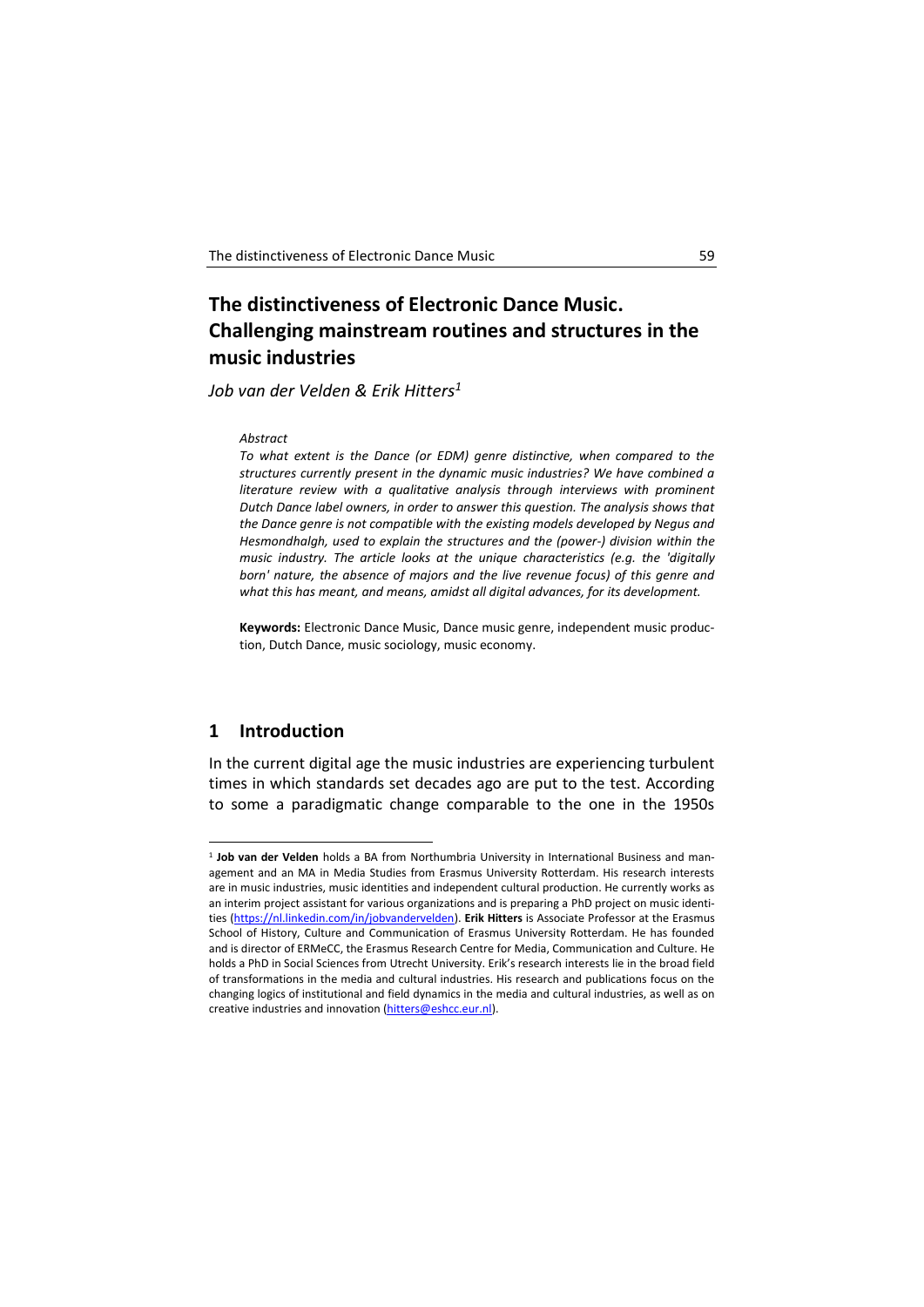(with the arrival of Rock 'n' Roll) could be at hand (Leyshon et al. 2005). Two developments lie at the basis of this presumed paradigmatic change.

Firstly, there has been a shift in the way consumers experience music. A steadily growing number of consumers use digital channels for music consumption. Subscription services like Spotify are especially attractive when considering the 44 per cent growth of members in 2012 worldwide (IFPI 2013). Simultaneously, in revenue terms the liveindustry is on the verge of outgrowing the recording industry (Page & Carrey 2009; VNPF 2009, 2010). This is indicative of the way the industry is moving; audiences currently prefer music access and experience to ownership of physical carriers (De Meyer 2010; Wikström 2010).

Another major change is the growing influence of independent record labels in the recording industry, fostered by digitisation. For them, it has become possible to create and distribute music without the "intermediation" of previously crucial 3<sup>rd</sup> parties (Frith 2001; Leyshon 2001: 50; Jones 2002: 222; De Meyer & Trappeniers 2007). Barriers to entry have diminished due to lower capital requirements and reduced control of distribution channels (Porter 1979; Rothenbuhler & McCourt 2004). Also, the digital music carrier has significantly reduced the previous economies of scale that most benefited the majors, as there is no longer an increased margin on record sold (Rothenbuhler & McCourt 2004). Simultaneously, the consumer has the option of consuming music through a more diverse set of channels (i.e. not just mass media) (Connell & Gibson 2003; Tschmuck 2006). This leads to less controllable (i.e. more varied) listening behaviour of the public (Anderson 2006; Peitz & Waelbroeck 2006). Negus (1999), Connell & Gibson (2003) and Leyshon et al. (2005) argue these technological, economic and socio-cultural developments have given rise to a more 'democratic' industry when compared to the existing oligopoly. Indeed, in the Netherlands major corporations have lost market share to independents in both record sales as well as returns on live shows (NVPI 2006, 2007, 2008, 2009, 2010; Page & Carrey 2009; VNPF 2009, 2010)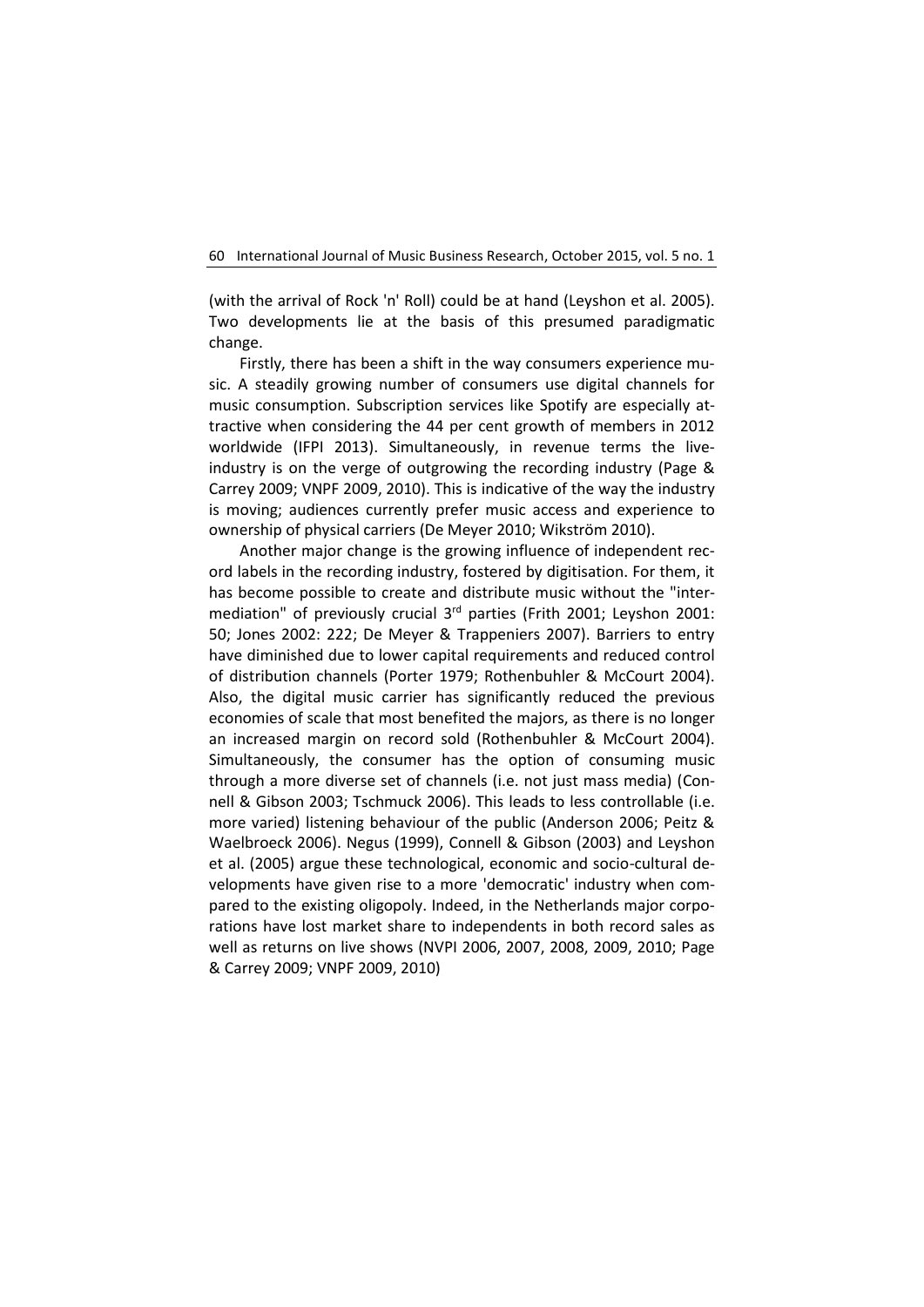With this, the industry currently appears to focus on diversity rather than quantity; more diverse music from a larger group of artists is being consumed while models benefiting the mass distributors (i.e. majors) have diminished in importance. One might conclude that the autonomous small-scale production (cf. Bourdieu 1993) by 'prestigious' independents has prevailed over the 'commercial' mass market-driven production by majors (Hesmondhalgh 2006). However, it has been argued that streaming services like Spotify could herald a return to a system based on mass consumption (i.e. a system beneficial to majors) as mass listening crowds would once again be necessary to make a profit (Rothenbuhler & McCourt 2004; Wikström 2010). These changes pose an unclear image of the future in an industry already based on uncertainty where "failure is the norm" (Frith 2001: 33; Negus 1999).

Against the backdrop of such changes, this paper focuses on the Dance genre (or EDM or Electronic Dance Music as termed in the US). We look at how this genre has developed since 1999 and how it has functioned and still functions within the music industries. We argue that the EDM genre has been able to develop autonomously as a distinctive genre due to its digital nature as well as a specific infrastructure. The latter was particularly strong in The Netherlands, which may partly explain the hegemony of Dutch EDM. This article commences with a review of theories, which may explain the position of Dance music. Subsequently, we present the findings from our interviews with independent Dance label owners. We have chosen the year 1999 as a starting point, as Napster was introduced in that year and it may thus be considered as the start of the era of digitalisation (Handke 2010).

Dance music as a genre is worthy of dedicated research for a number of reasons. Firstly, the digital state of this genre, along with its assumed "placelessness" (i.e. not culturally bound) (Connell & Gibson 2006: 260) is seen as suitable for present and future (Tschmuck 2006; Van der Graaf 2010). A continually digitalising and globalising world where geographical barriers are presumably no longer binding and markets can exist in an abstract digital space based upon interests, seems likely to fit this universal genre (Levitt 1983; Tschmuck 2006). This makes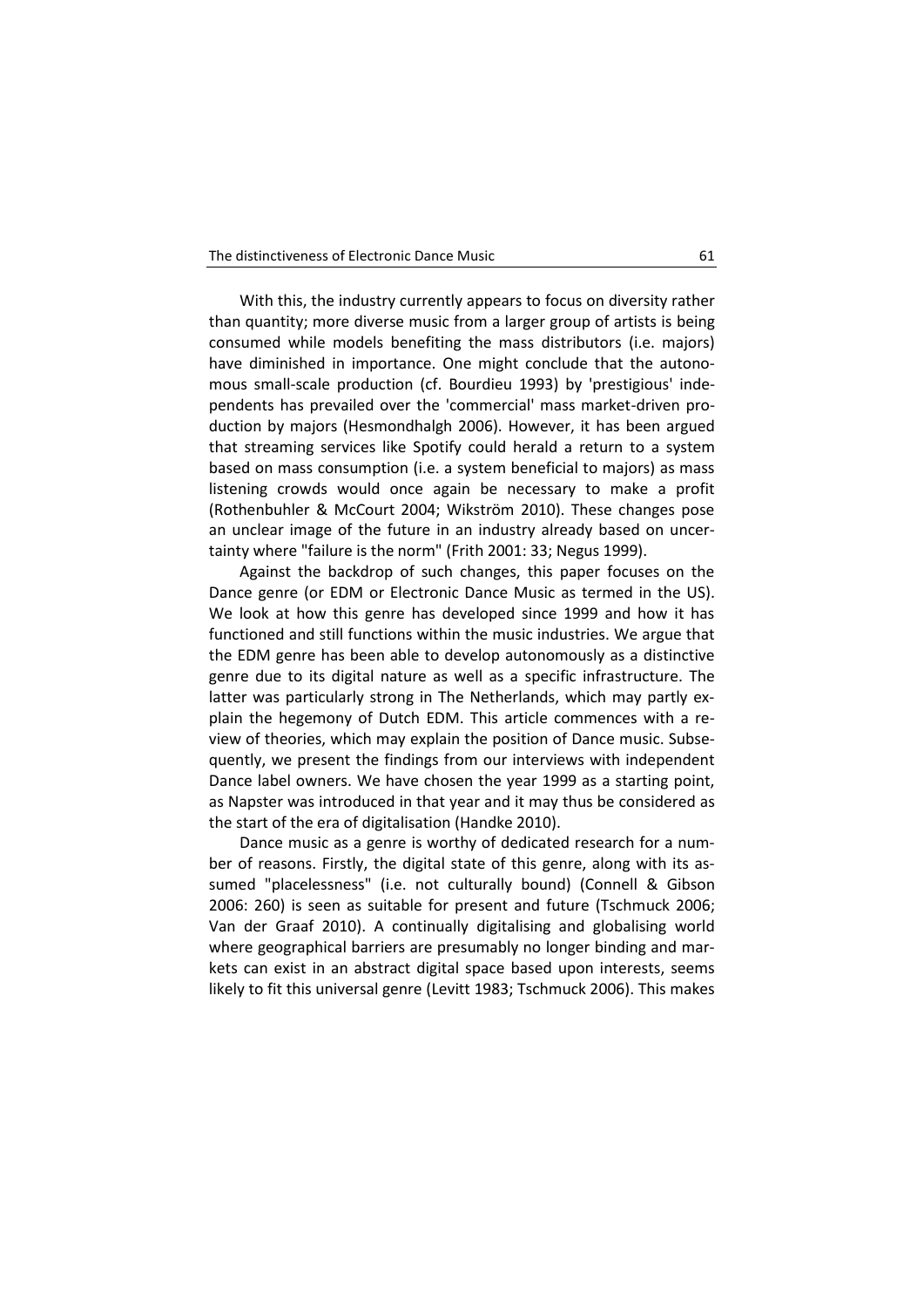it interesting to see how Dance labels cope with the developments at hand.

Secondly, this genre seems to have developed outside the prevalent indie-major structure we know from labels in mainstream genres such as Pop and Rock (De Meyer & Trappeniers 2007). In the past, majors have not prominently placed Dance in their portfolio (Hitters & Van de Kamp 2010). Although several Dance acts are signed to majors, grassroots independent labels are still mainly in control of this successful part of the industry (Hitters & Van de Kamp 2010). Examples are Armin van Buuren with Armada, Laidback Luke with Mixmash Records and the Prophet with Scantraxx Records. Also new, globally successful artists choose to be signed to Dutch independent labels (e.g. Martin Garrix to Spinnin' Records). This is remarkable when looking at the vast, still growing, international (live-) success, as it has proven to be a dominant force in music (Rutten & Hoogendoorn 2006; Kroeske & Fictoor 2013). In the 1990's, majors showed a notable reluctance in embracing this genre (Hesmondhalgh 1998; Negus 1999; Hitters & Van de Kamp 2010). A question to ask then is, how this genre has managed to develop autonomously, without support of powerful majors?

Thirdly, Dutch EDM labels and artists are of particular interest, given the relative success of Dutch DJs in the world market. Dutch DJs feature prominently in the highest positions of the yearly DJ Mag's list of best DJs for a number of years consecutively, which is quite surprising given the size of the country. Dance is The Netherlands' most exported music genre, accounting for some 75 percent of all exports, amounting to €120 million in 2013. Dutch DJs have played almost 10.000 shows abroad in 2013 (Kroeske & Fictoor 2015). Thus, looking closer at the Dutch market and its characteristics may prove useful in order to further our understanding of the backgrounds of a successful new genre.

We researched the distinctiveness of the genre by making use of two models; Bourdieu's adapted model of cultural production by Hesmondhalgh (2006) and Negus' (1999) claims about the structures of music labels and the division that exists between major and independent labels. These frameworks inform our understanding of this industry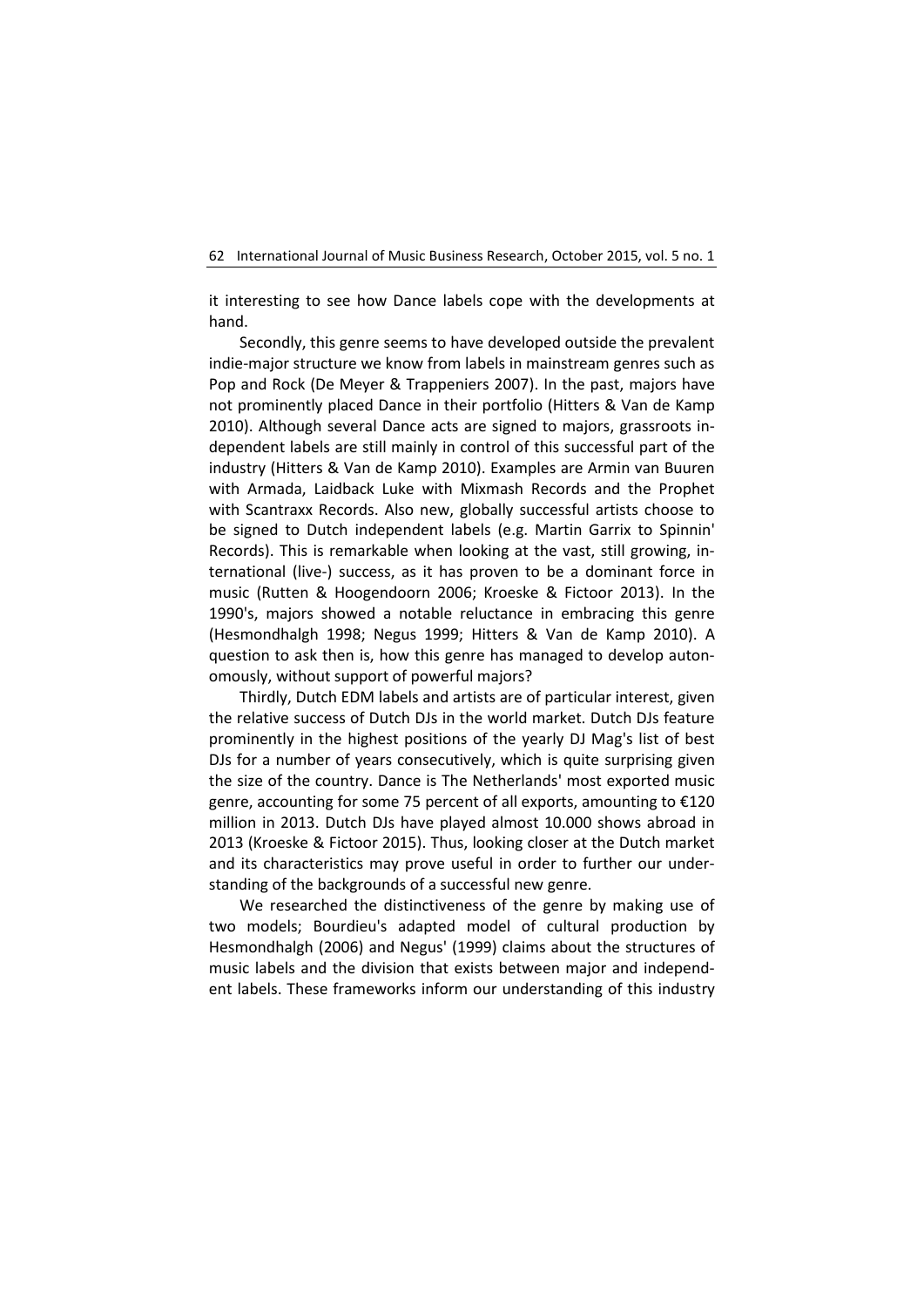and give us the tools to analyse this genre's specific structure and relevance.

## **2 Theoretical Framework**

## **2.1 A changing industry**

The recording industry continuously needs to adapt to technological innovations. Due to decentralisation and disintermediation, labels are forced to adopt new structures and strategies suitable to the current era and its technologies (Negus 1999; Connell & Gibson 2003; Leyshon et al. 2005). Labels that are progressive in adapting to these changing circumstances usually gain most from them (initially) (Dowd 2006; Tschmuck 2006). As independent labels have, through history, proven to be more progressive in their strategies and ways of working, it is not surprising that they gained market share (Frith 2001).

As in the 1950s, the independents exploited their possibilities while the majors lost (a part of) their dominant position because of their reluctant and risk-averse attitude towards adopting new technologies (Negus 1999; Dowd 2006). As Tschmuck puts it: *"The representatives of the old paradigm [majors] will ignore the new regime, and then they will try to prevent the new regime from taking over. In the end they fail at this task, because the old regime is no longer able to control all of the simultaneously altering factors that cause this change"* (Tschmuck 2006: 210). This conservative stance in order to preserve control over a changing environment is described as one of the major pitfalls in doing business. This aversion to risk *"means a reluctance to consider truly creative ideas and truly quantum changes"* (Mintzberg 2000: 203). Their attitude however is not surprising; the Internet is regarded as having destroyed the hugely profitable way of working the majors had in the 1990s (Leyshon et al. 2005).

The reluctance can also be explained through mimetic isomorphic processes that are present in this industry. Engaged in an environment led by uncertainty in which roads to success are unclear, these organisa-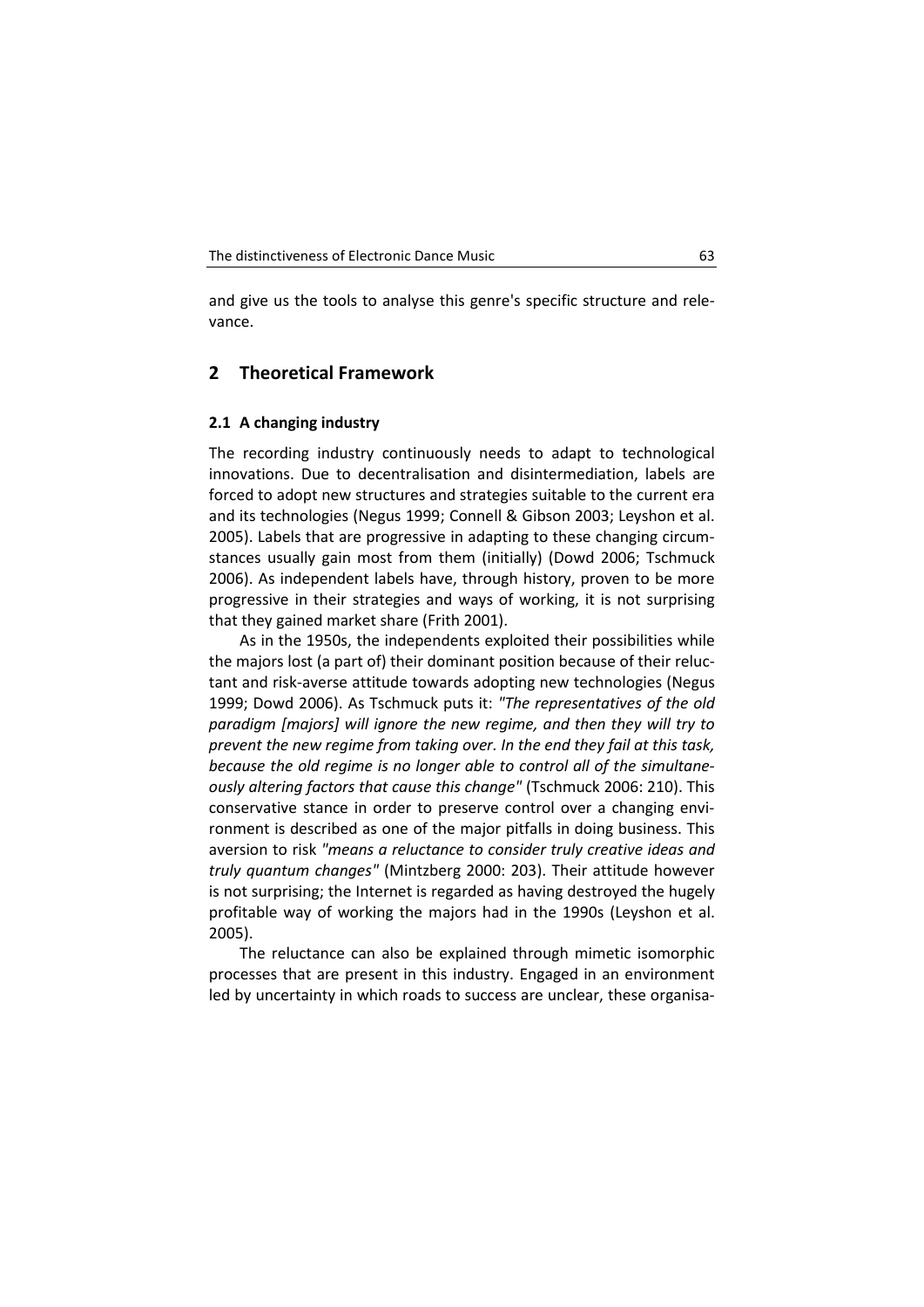tions appear to have adopted each other's structures in order to achieve success. However, through this a field is created in which innovation is hard to convey and in which less institutionalised (i.e. rigid) organisations can thus benefit (DiMaggio & Powell 1983).

The processes above have given way to independent labels profiting by re-capturing market share ever since the decentralisation of production, distribution and promotion channels; i.e. the breakdown of barriers to entry, has taken place (Porter 1979; Longhurst 1995; Negus 1999; Leyshon 2001; Connell & Gibson 2003; Tschmuck 2006). Apart from the growing possibilities of setting up a record label and distributing/promoting music independently, a stimulus also comes from the consumers who seem to be more engaged to try more, diverse music. Because it is more convenient and there are fewer consequences to sampling music, consumers are less risk-averse when considering what music to listen to (Peitz & Waelbroeck 2006; Wikström 2010). This has led to a longer 'tail' in music listening (a wider standard deviation of diversity) and has benefited more obscure musicians and their representative labels (Anderson 2006).

These developments not only caused independents to regain a significant part of the market share in the industry; a niche- 'major-less' market, has been able to evolve. Frith (2001: 50) argues that a niche market emerged next to the existing, 'traditional mainstream' Pop-Rock market, which the majors currently dominate. Because of the breakdown of barriers in intermediation ever since digitalisation, music can be produced, distributed and consumed through niche channels that function autonomously from the formerly exclusive mass-channels (Connell & Gibson 2003; Tschmuck 2006). Artists can present themselves on these channels without the filters we know from the pre-digital music industry (Leyshon 2001; Connell & Gibson 2003; De Meyer & Trappeniers 2007). This offers possibilities for a truly independent market for obscure music.

Although such a market has developed, it should be noted that for a large part this is a market with small audiences and low profits (Connell & Gibson 2003; Keen 2009; Goldmann 2011; De Meyer 2010). Keen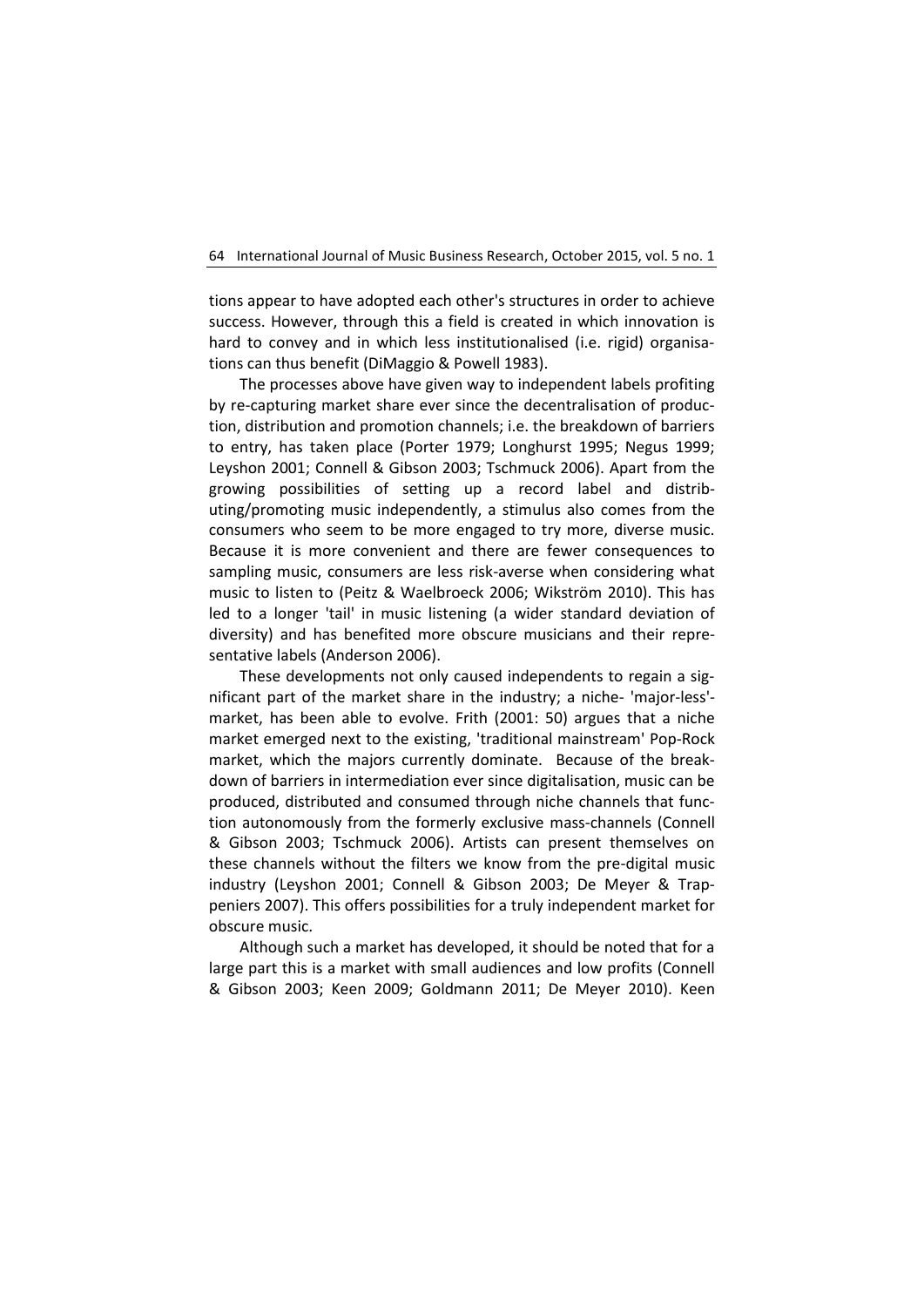(2009) and De Meyer (2010) are dismissive towards these niches full of 'amateurs', and claim the breakdown of barriers has not benefited the overall quality of the industry, and in fact have made labels (in the literal sense) even more important for recognition. Yet they overlook the fact that the niche-market shows that democratisation of channels indeed has taken place and, most importantly, that complete independence from the majors is once again possible. While majors are still dominantly represented and work next to independents in most commercially viable genres (sub-divisions in their portfolio) (Negus 1999; Van de Kamp 2009), it is important to bear in mind that separate successful markets can exist next to each other.

Dance, then, is hard to place in either the mainstream or the niche markets. One cannot say that all Dance labels are obscure and aimed at small-scale production or not attractive to a mainstream audience and thus commercially viable. Dance appears to be commercially viable 'enough' to be in the mainstream market yet it does not have the major labels that would normally be so dominantly present. With the breakdown of entry barriers Dance has had the chance to establish independently. Through record labels initiated by producers and DJs it has autonomously achieved a substantial market share in the Netherlands and elsewhere and continues to do so (Van de Kamp 2009; Kroeske & Fictoor 2013).

## **2.2 Dance and cultural production**

To understand the position a genre has within an industry it is crucial to know how this industry of cultural production works. Hesmondhalgh (2006) has adapted Bourdieu's acclaimed work on cultural production to the popular culture of the music industry, in order to understand the divisions of power therein. He distinguishes highly autonomous smallscale production on the one hand, and highly adaptive large-scale mass production, on the other.

Mass production is oriented towards making commercial goods that would fit to the outside market (*pull)*. The parties involved have high levels of economic power and are in the most powerful positions within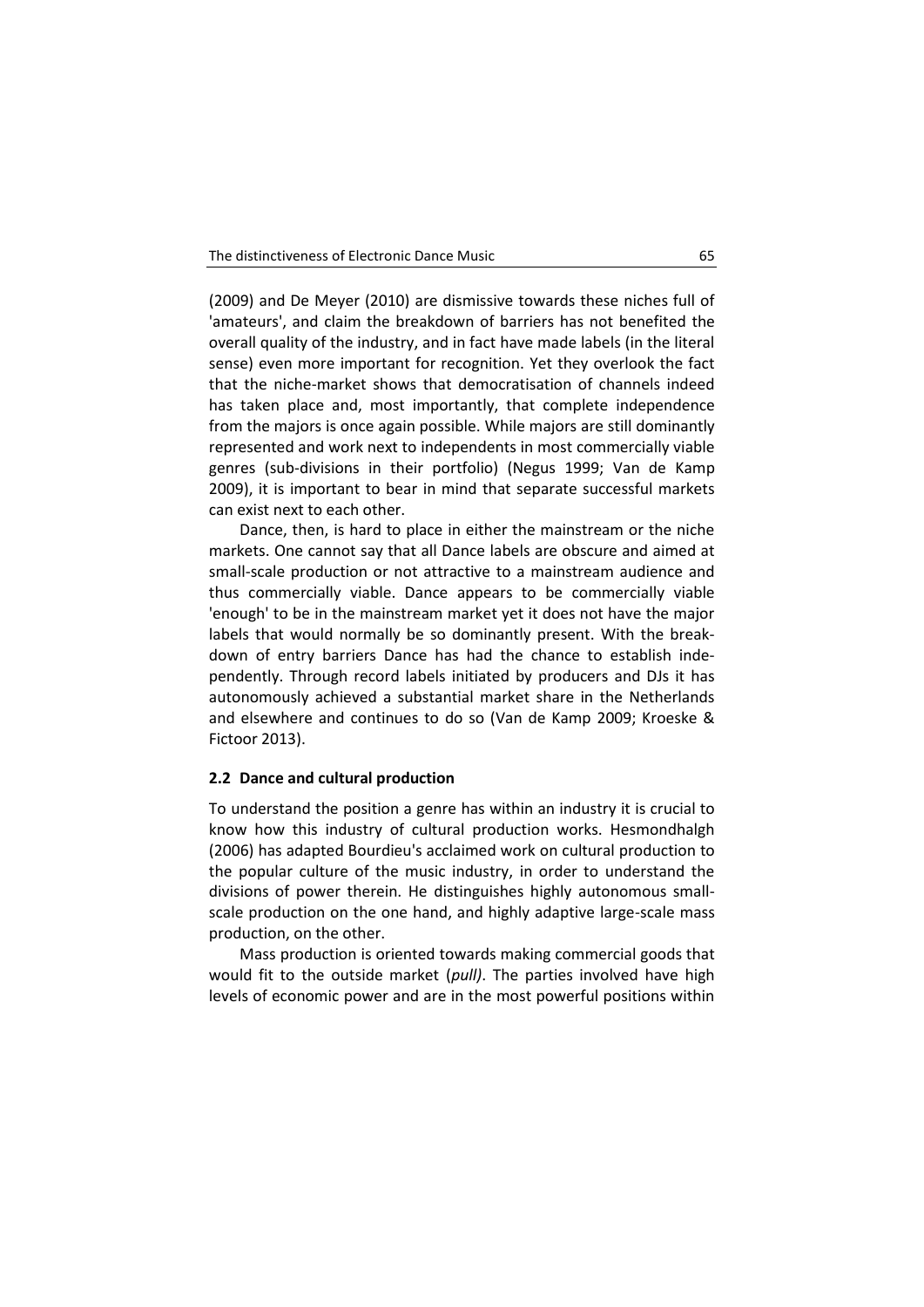the 'social space', yet they are not highly regarded for their cultural production. Small-scale production is focused on 'production for producers' (Hesmondhalgh 2006: 214) and is seemingly oblivious to the market and its demands (*push*) (Negus 1999). These latter producers are highly regarded in terms of cultural capital yet have low levels of economic capital and far less powerful positions in the social space.

As Hesmondhalgh (2006) notes, the small-scale and mass production opposition is very familiar to the division of majors and independents in the mainstream popular music market Frith (2001) describes. In this view, majors are solely market-driven and inclined to follow existing demand. In fact, market research is used to achieve this. With this, there is a constant struggle between artists and marketing; the artist wants as much creative freedom as possible while the marketing department is in search of as many (illusive) securities in order to keep maximum control in this uncertain industry (Negus 1999; Hesmondhalgh 2006: 225); "The recording industry's structure, therefore, is characterised by attempts to isolate and control sources of uncertainty" (Rothenbuhler & McCourt 2004: 246). Concurrently, the intrinsically motivated small-scale independent labels are not focused on the market wishes at all; they make "art for art's sake" (Hesmondhalgh 2006: 213).

Hesmondhalgh (2006) contests this distinction between profitdriven mass production and small-scale artistic cultural production and claims the situation is more nuanced. He argues that the most canonised acts in rock history (Beatles, the Beach Boys) were immensely popular and profitable (and thus mass production). Likewise, Hibbett (2005) claims that independent artists (and their audience) hide behind the notion of 'artistic' music and authenticity in order to explain their lack of success. The indie market is described a market where 'the loser wins' as they dismiss the pursuit of success (because they are not successful). This is a difficult struggle for musicians since not all of them live the romantic notion of 'artistic' independence Hesmondhalgh (i.e. Bourdieu) and Hibbett (2006) describe. Many musicians are just not considered good enough (i.e. economically viable) to be signed by majors. Moreover, majors also sign deals with 'independents' regarding distribution,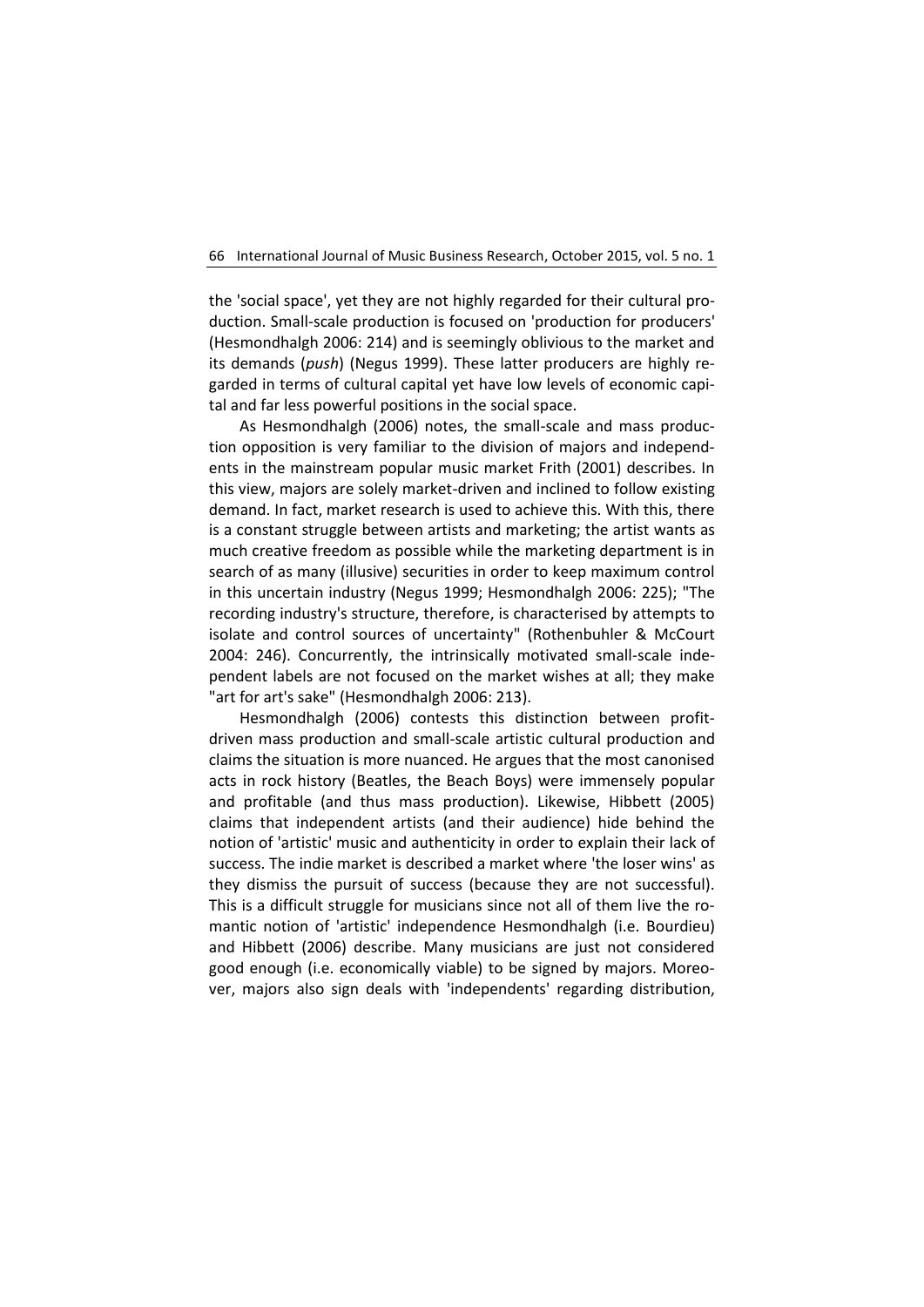licensing or financing and such deals have been indispensable in the predigital age. The two markets are thus not, or no longer, clearly separated (Hesmondhalgh 2006). Negus (1999) even claims that the distinction can be removed completely; although independents operate differently, they are all integrated in the major's portfolio once proven successful.

Although times have changed and a greater independence from majors is possible, the blurred division between intrinsic small-scale production on the one hand and mass production aimed at the market on the other is still present. However, in the rather 'major-less' Dance genre this division manifests itself in a different way. Judging from the discredited binary division, Dance labels and artists are supposed to be smallscale and not aimed at the market. However, this genre as a whole cannot be considered a movement purely based on artistic production and free of market-driven motives. Distinctions can be made between for instance, the alternative Warp label with its 'indie-like' structures and XL recordings which is a more market-oriented label).

This means that certain parts of the industry are, like majors, market driven and keen to see the development of Star artists while others reflect the oppositional 'indie' culture that exists among independents. Because not all Dance labels are dismissive of commercial success (as are other independent labels and artists) (Hibbett 2005), some have filled the space of the absent majors in the independent market (Hesmondhalgh 2006). The Dance genre has developed independently with a unique structure. Characteristic of this structure is the establishment of labels by the artists/producers themselves; e.g. Armin van Buuren (Trance DJ), the Prophet (Hardstyle DJ), Laidback Luke (House DJ) have all established their own labels (respectively Armada, Scantraxx, and Mixmash Records). Dance is thus a genre full of independents; but how do these labels correspond to the independents in the mainstream market? To what extent can we consider Dance labels as distinctive and how do they embody this distinctiveness? And is there a difference between the Dance labels themselves due to the absence of 'major' counterparts?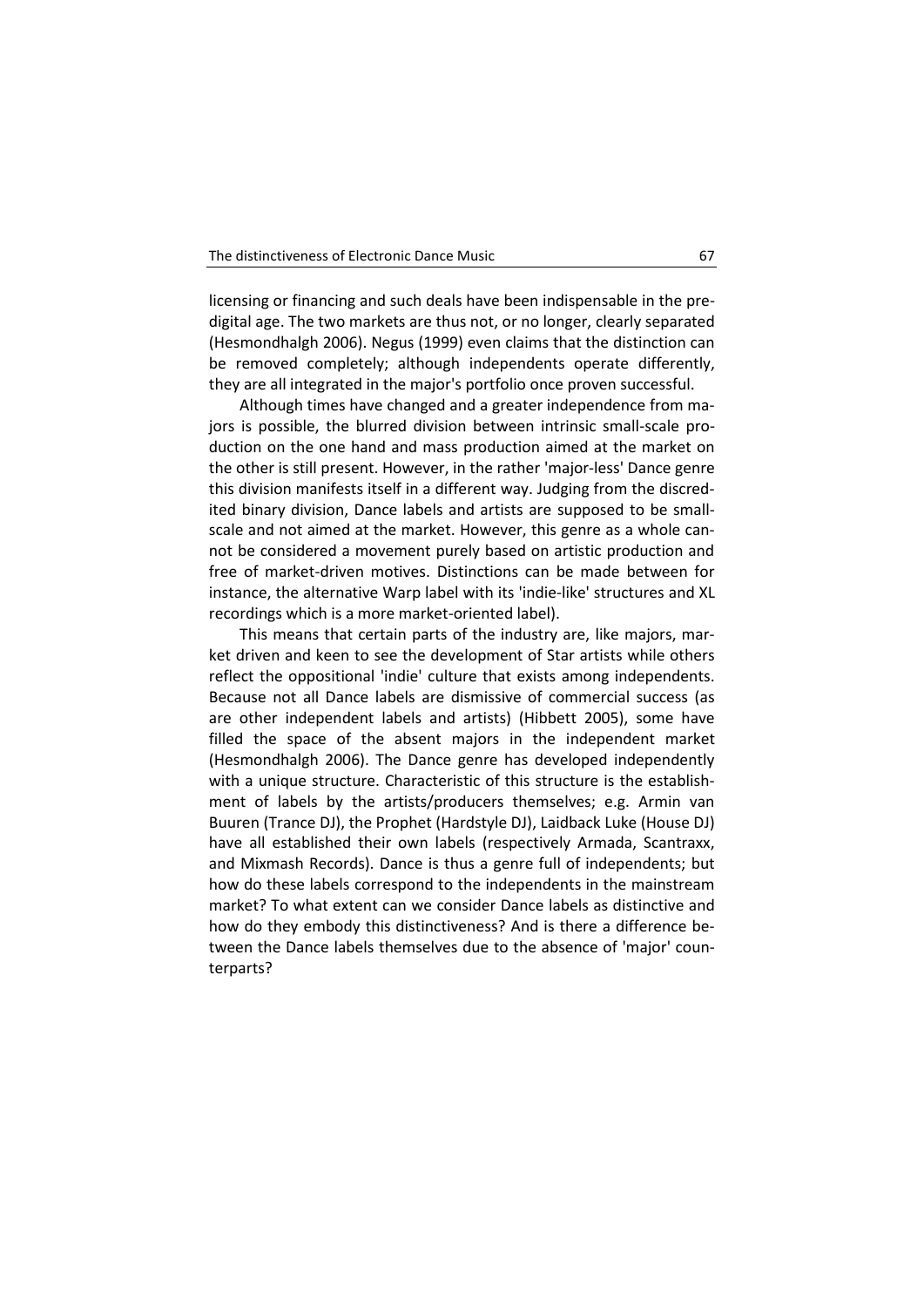## **2.3 The Dance genre: field and case description**

Dance has been a very successful genre for the past few decades (Hesmondhalgh 1998). Growing from an underground scene it has proliferated and is unlikely to stop when considering the continuing success of EDM in the US (3voor12 2012; Guardian 2012, Langdon & Lai 2013). In particular earnings from (international) bookings are growing as exemplified by the export value of Dutch Dance, which has grown by 26 percent in 2013 to € 110 million, mostly thanks to live shows by Dutch DJs in the (US) Dance (Kroeske & Fictoor 2015; EVAR 2015). With this growing market, it is not surprising that the Netherland's largest party organiser ID&T was acquired by a US promoter (3voor12 2013). According to Langdon & Lai (2013) the attendance for the top 50 EDM festivals was double the number of those who attended concerts for all the other music genres combined. Between 2009 and 2013, attendance at concerts and festivals for other music genres declined by 8.3 percent, while attendance at the top 20 EDM festivals grew from 1.9 to 3.5 million. Apart from live, it is also interesting to see that EDM is suffering less from declining record sales than other genres. EVAR (2015) claims this is due to the relatively young consumers of EDM switching more quickly to digital sales. Curiously enough, the potential for this genre was already predicted. In fact, seventeen years ago, Hesmondhalgh (1998: 247, 248) was certain that majors would integrate Dance into their portfolio and thus into the mainstream. Dance had started to generate 'big' acts, like the Prodigy, similar to marketable, lasting mainstream Rock stars (or "entertainment packages" as Negus (1992: 7) calls them) With this emergent "rock-style star system" in Dance, it just seemed a matter of time before Dance would be incorporated into the mainstream sector (Hesmondhalgh 1998: 247).

Hitherto, majors have not significantly entered the Dance genre. Hitters & Van de Kamp (2010) have researched the Dutch Dance market and explain the continuing absence of majors from the distinct structures and strategies Dance labels would still have. With the focus mainly on the live club-experience rather than on the artist and record/album sales, Dance would be too distinct for the majors' way of working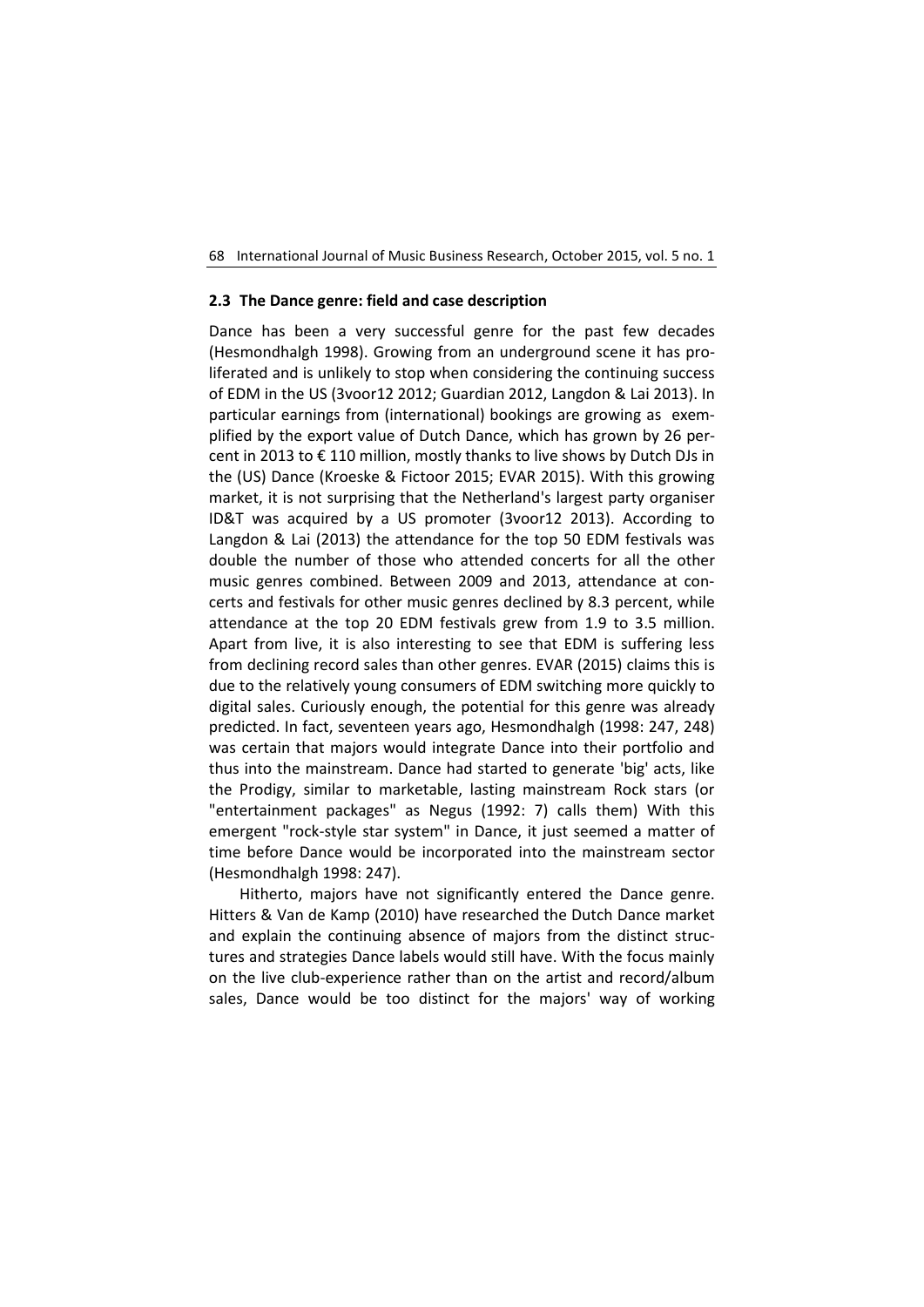(Hesmondhalgh 1998). As there is a fast turnover of styles and fashions, this is a genre that builds on the release of separate singles or EPs in order to boost frequent live performances. This offers little foundation to build lasting stars with album releases (Hesmondhalgh 1998). The potential 'Cash Cows' or 'Stars' from the BCG-Matrix (with little risk but high market potential) that the majors search for, are hard to find within this genre. Dance has remained a 'Question mark'; difficult to predict while hard to integrate within the existing structures and strategies (Day 1977; Negus 1999; Wikström 2010). Contrary to Hesmondhalgh's (1998) expectations, majors still regard this genre as too distinctive to fit into the existing norms through which they work. In fact, with the continued absence of majors, 'Star DJs' like Armin van Buuren or Laidback Luke have been able to set up their own firms in which they could create a platform for their own music style for other DJs to join (when considered fitting for the label, figuratively and literally speaking). Due to their expert knowledge, these genre specific labels have proven to be very successful domestically as well as internationally.

Negus (1999) provides another explanation. He talks about this industry as a US and UK oriented one. All music is mirrored against the deeply embedded characteristics of these markets. This makes 'continental' music risky when compared to music from their domestic markets and that subsequently reinforces the dominance of the UK and US in the music market. Music styles that are appreciated in one of these markets are picked up. This could also explain why (Dutch) Dance is overlooked so far and an independent market could develop, despite its claimed "placelessness" (Connell & Gibson 2006: 260).

Dance and EDM are still a mainly independent genre. It could be that Hesmondhalgh has misjudged the unconventionality and incompatibility of the genre to the structures and strategies majors employed (i.e. risk of this genre) (Hitters & Van de Kamp 2010). It could also be that digitalisation itself has led to the withdrawal from the genre that seemed so ready for its integration. From 1999 onwards majors shrank their portfolio of artists and repertoire to avoid further risks (Leyshon et al. 2005). The unconventionality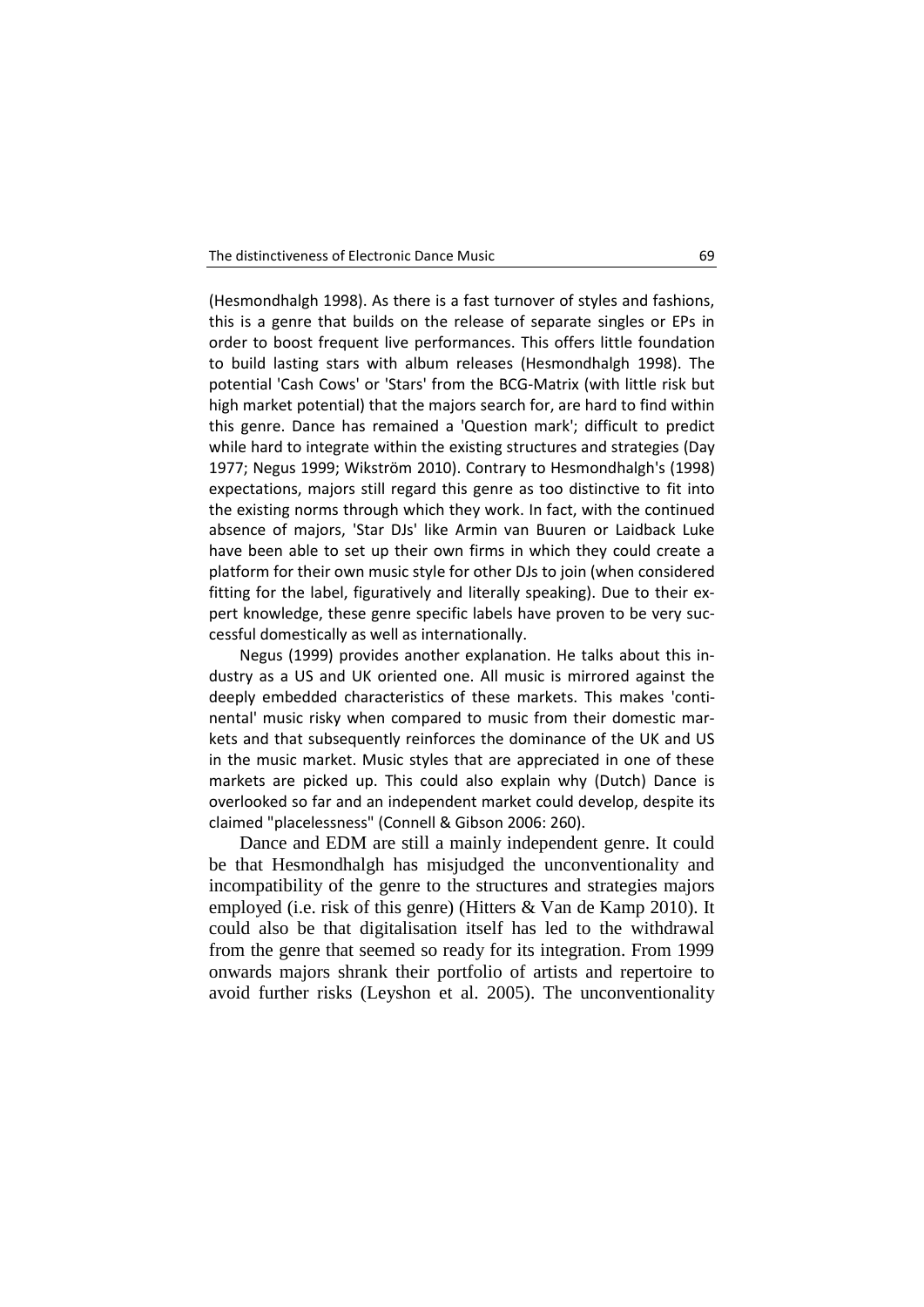and the downturn following the initial phase of digitalisation thus probably made the majors (more) anxious to continue integrating this new genre in their portfolio (Negus 1999; Hitters & Van de Kamp 2010). The possible reasons behind the absence of majors are further discussed in the interviews.

## **3 Method**

In order to understand the characteristics of this distinctive genre and the place Dance has within the current industry, this study combines a literature review with a qualitative study. The literature review focuses on the industry as a whole and is used as a reference to understand the Dance genre in its (non-) distinctiveness from the MOR and Pop/Rock genres.

For the Dance genre, we adopted an explorative research method as little empirical research has been done recently (Hesmondhalgh's 1998 pre-digitalisation research has been the most fundamental study on Dance). With little foundations, a qualitative research was the only appropriate method for this study (Punch 2005; Sarantakos 2005; Hijmans & Wester 2006). Interviews with experts from within the industry were considered the best opportunity to retrieve specific, detailed, unexpected information (Punch 2005; Sarantakos 2005). As rich descriptions, rather than pre-defined answers to questions, have been the goal of this study the interview is a fitting research method (Roulston 2010: 136). In this study the owners of seven Dutch Dance labels, of different disciplines and sizes were interviewed. It includes four of the five largest EDM labels in the Netherlands and covers 5 DJs that have been in the DJ Mag top 10 over the last years (Kroeske & Fictoor 2015).

The method of *purposive sampling* was used in order to provide a more varied group of respondents (Hijmans & Wester 2006: 512). See appendix 1 for detailed information on the interviews with labels. The input for the interviews has been gathered from the literature review. This has been distilled to a topic list used in the interviews, giving the qualitative semi-structured interview a solid foundation in theory (Braun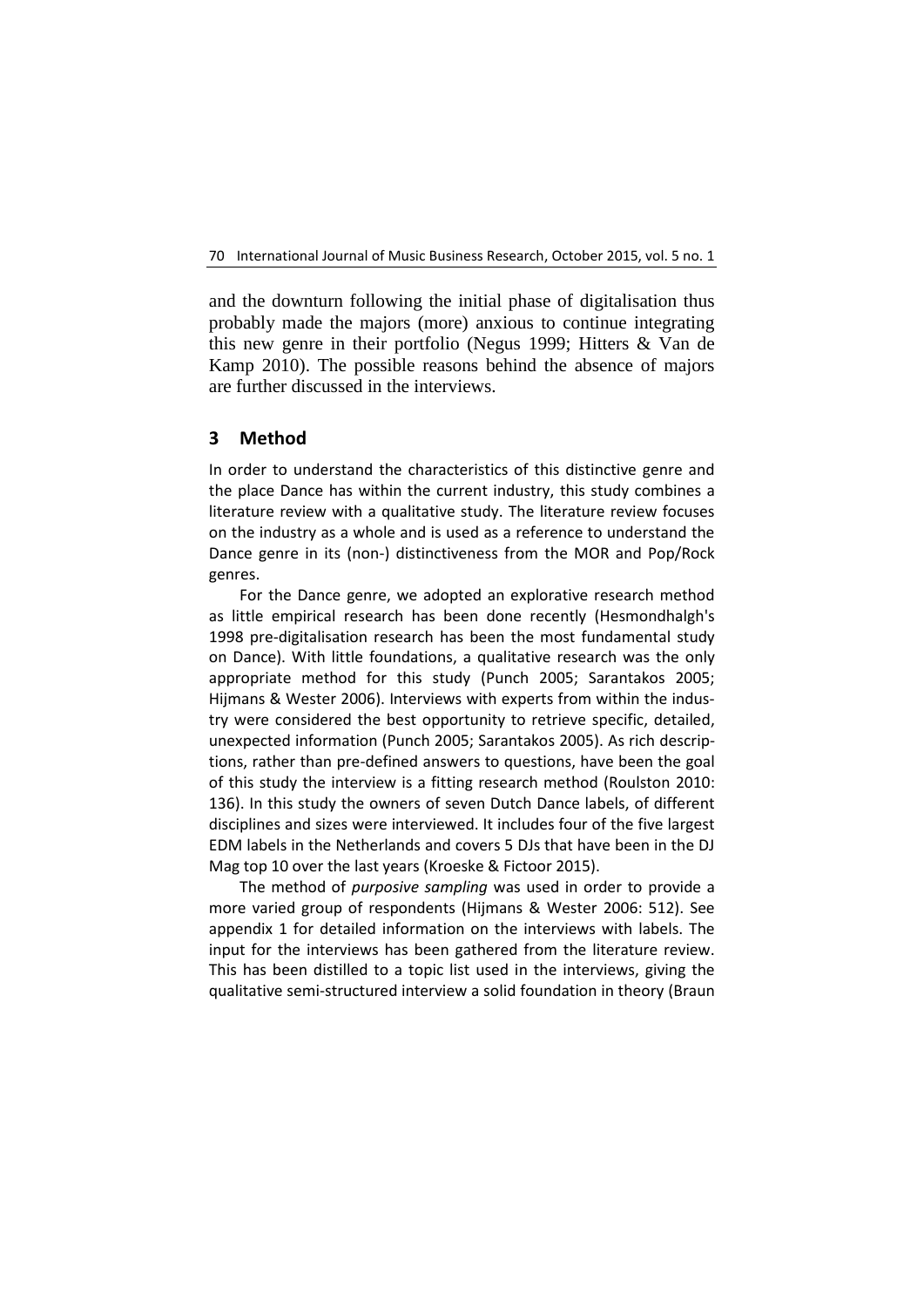& Clarke 2006). We thus use a more theoretical approach to thematic analysis, in which a renewed insight from the literature can drive a change in the qualitative research method. However, we have also allowed for themes to be inductively gathered from the data during our analysis. With this, the research is also embedded in data (Charmaz 2006: 2). The complete interviews are transcribed in separate files and arranged by themes. These themes were developed from the interview data through a process of systematic thematic coding (Braun & Clarke 2006).

The interviews themselves have been based around three models. Frith's (2001) model gives an understanding of the division of the current 'digitalised' environment, whereas Hesmondhalgh's (2006) model looks at how majors and independents act, relative to and distinguished from each other. Finally, Negus' study discusses the majors' way of working in the industry. The first study is useful as it gives insight into how Dance fits in the current model. The second is relevant as this model captures the structure of the 'traditional' division of roles and is thus comparable to the unusual 'major-less' structure of Dance labels. The last one can help understand the majors and might illuminate the future division within the Dance genre, with or without the majors?

## **4 Results: Dance's distinctiveness**

## **4.1 Theme 1: Different state: digitally born**

Dance is an electronic genre. This makes it very suitable for the digital era as it is digitally created (Tschmuck 2006). It is a genre where few facilities are necessary to create and distribute music. The bedroom studio is a frequently used example, and autonomous production has been a 'normal' practice for longer than in other genres. Labels interviewed argue that this has created an apt way of working in the current digital era. Digital production and distribution has broken down the necessity of using the channels tightly controlled by majors (Leyshon et al. 2005).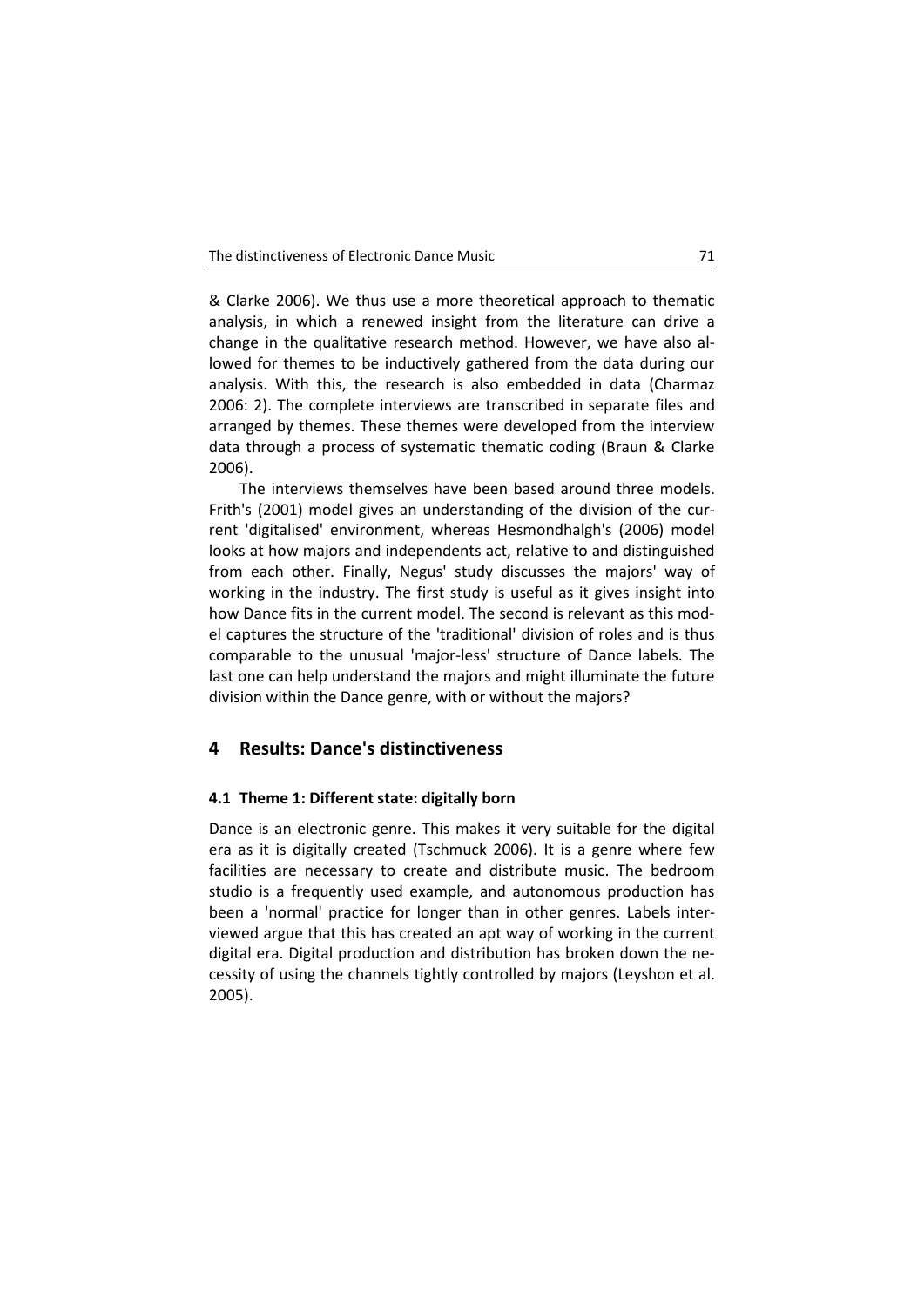*The Internet made it far easier for us to distribute our own music. Besides, a record is never out of stock. A record is always available and can travel around the globe without anyone able to stop it. (Label manager Maykel Piron, Armada, 5 May 2011 (AMP))*

Due to the digital state of the music itself, electronic Dance music has been one of the fore-runners in using the new available digital channels. Simultaneously, with the departure of majors from the Dance genre ever since digitalisation started, the need arose to set up autonomous independent labels (Hitters & Van de Kamp 2010).

An example of this, is the decision of Maykel Piron to leave Warner (who in line with Hesmondhalgh's (1998) belief that majors would enter the Dance genre, initially had the idea of setting up a Dance subdivision) in order to establish a Trance label based around Armin van Buuren (Armada Music). What is more, all the other labels interviewed were also established after 1999. This is no coincidence. All the labels affirmed that the majors have taken steps to incorporate the genre, yet left it due to the turbulent times that existed*. "They did not want to have anything to do with Dance anymore."* (Bas Kaspers, label manager Cloud Nine Music, 3 May 2011 (CN)).

Due to the breakdown of barriers and departure of majors, Dance literally became independent, contrary to the more blurred relationship in 'mainstream' genres where a major-independent connection had been established and preserved (Frith 2001; Hesmondhalgh 1998, 2006; Negus 1999). However, now that Dance seems to be a stable, viable factor in the current industry, the majors would be willing to integrate Dance once again, especially if the growing streaming services could indeed bring recovery to the mass industry model (Wikström 2010). This development verifies the major's risk-averseness (Mintzberg 2000) described by Wikström (2010): *"Majors first want to see which way the wind blows. And now, as everything seems to be in place, react."*(Georges Kool, label manager Mixmash Records, 15 June 2011).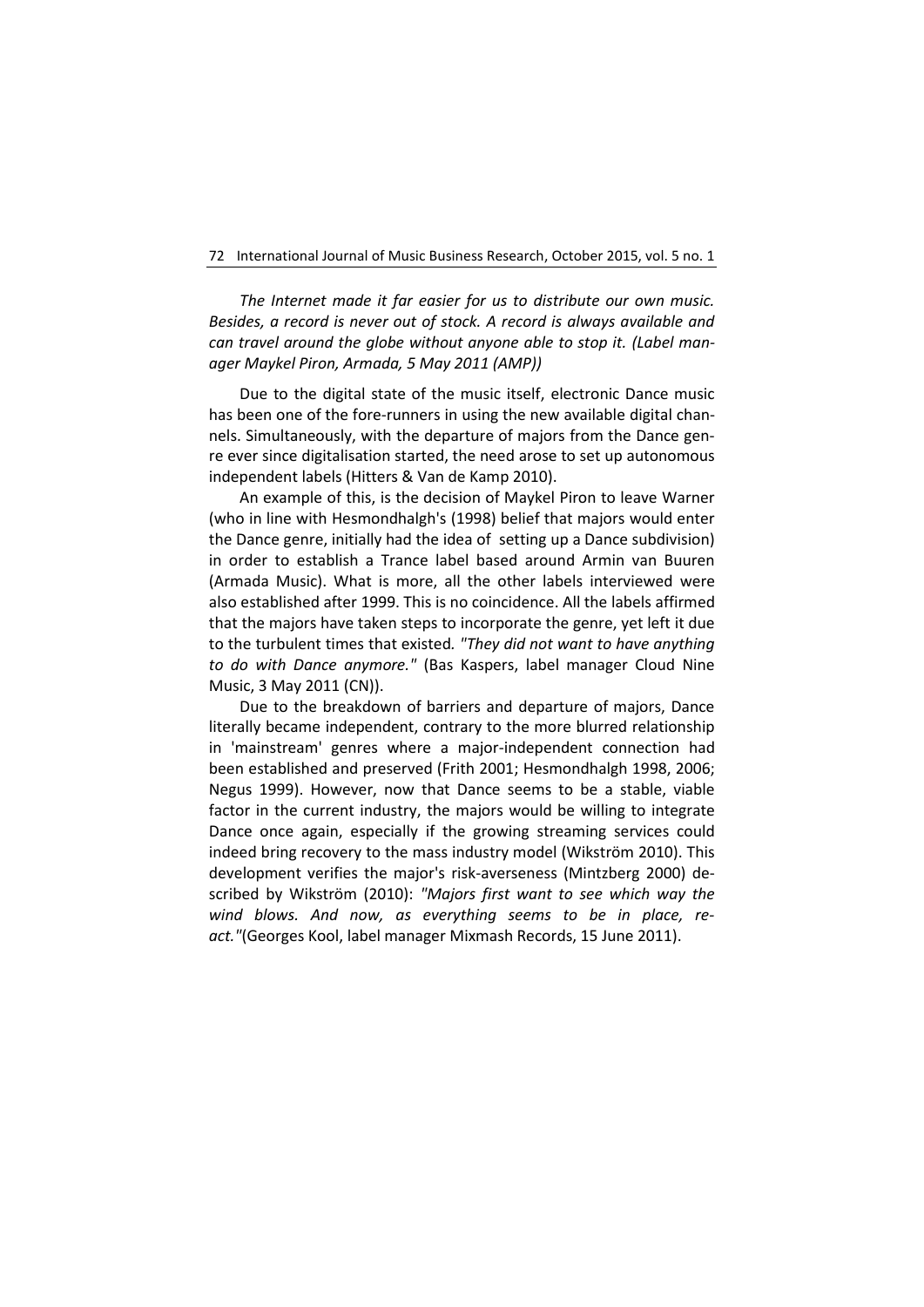## **4.2 Theme 2: Different focus and way of working**

This distinctiveness is what most interviewees claim to be the primary reason for their 'independence'. They state that their independence (i.e. the absence of majors) is driven by their own focus and way of working, digital state and attitude towards digitalisation; filling the gap left by the more traditional major labels. It is argued that a different focus is the prime reason for the splitting of paths; labels in Dance primarily focus on generating live revenue and club hits (rather than hits in the charts) that could possibly evolve into radio hits. *''We mostly do club hits and occasionally have a hit on the radio next to this''* (Justin Tatipata, label manager Be Yourself Music, 19 May 2011 (BY))

*Some records are signed because you know they are club hits. But a major label is not interested in a turnover of 500 or 1000 euros in a certain country. If you release Madonna and sell 400 000 albums, the focus should not be on releases that are purely for the club. That should be left to an independent. (AMP)*

The club would be the 'niche' phase Frith (2001) described prior to a possible mainstream success. As described by Hesmondhalgh (1998) before, Dance primarily moves from the club and outside the mass media (initially); *"it is a kind of approach before the commercial trajectory. The promo starts with the real DJs, the club DJs''* (MR). Labels primarily use niche channels to distribute music: *"we don't need to be on TV. They [consumers] need to come to our [YouTube] channel. Somewhere where you can only come if you know it"* (Rudy Peters, label manager Scantraxx Records, 26 May 2011, SR).

It is difficult to skip this phase as interviewees claim that the live experience and hits are interrelated to each other in this genre: *"Everything that happens at parties, is reflected in the download store"* (BY). Majors are unwilling to go through this unpredictable phase (Hitters & Van de Kamp 2010):

*A lot of records are produced without being obvious hits. Yet they grow in the club. That's something majors don't want to invest in, as they want to skip this phase (AMP)*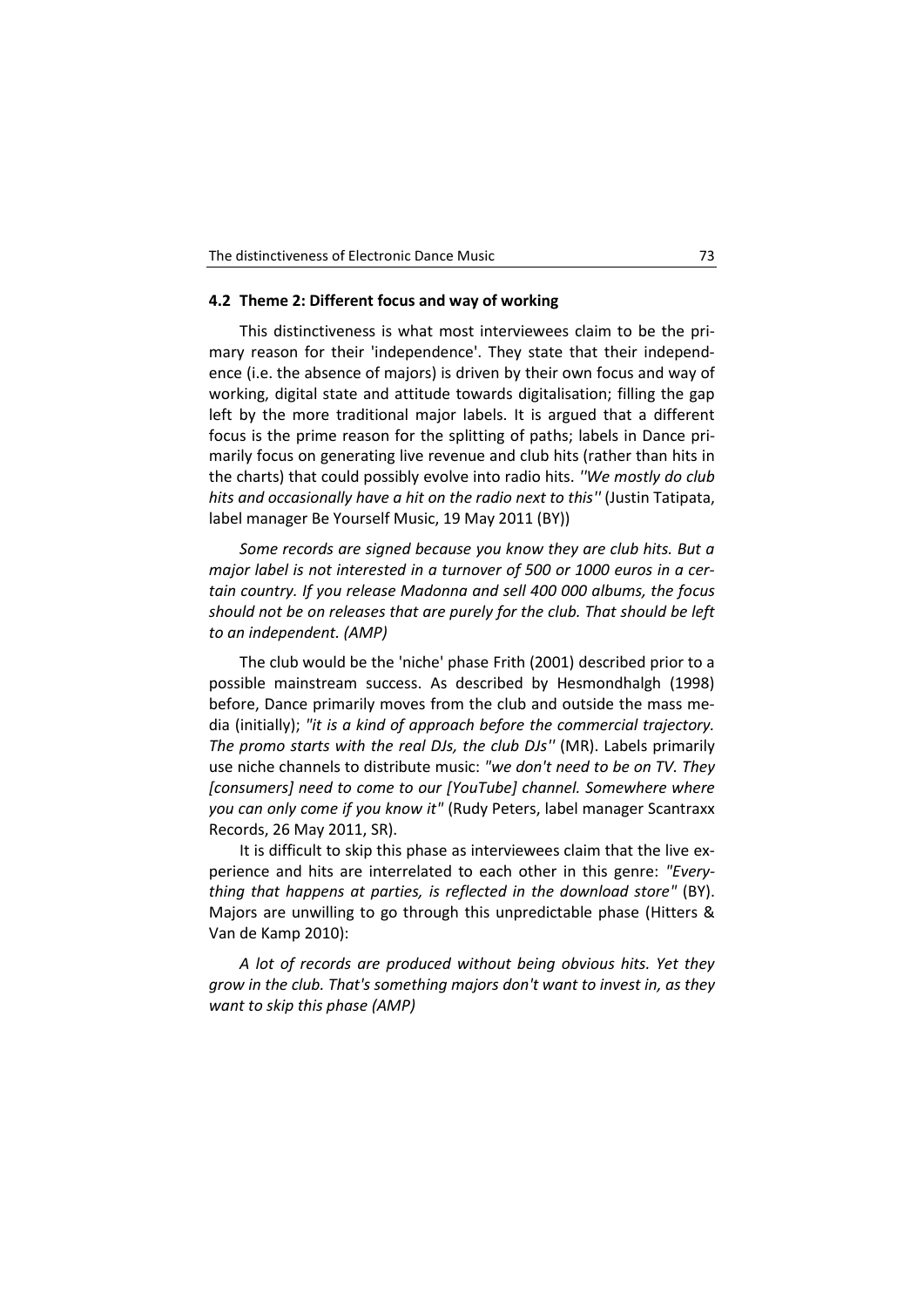Apart from the focus on clubs, tracks are primarily released as loose singles or EPs. With the focus on releases of such format, this also diverges from the traditional mainstream focus on album releases. Due to the club orientation and volatility of the genre, album releases are not the norm. Most Dance acts are not solid enough to build a heavily marketed album around them as in the "rock-style star system" (Hesmondhalgh 1998: 247): *"Artists need to show their face a couple of times a year with releases to remain noticed. […] There are a lot of oneoff things. After three tracks, it can be over with your number 1 artist. It happens"* (SR).

Thirdly, what comes into play is that Dance acts are not clearly recognisable or apprehensible (and thus marketable) in comparison to bands; acts like this are harder to fit into the traditional format the majors use. A label presents Cascada as an example:

*If you have a Dance act, you can't do much with it. Cascada used to be a project name. Ever since the singer joined the group they had a clearer image. It became apprehensible. I have the idea that it should be tangible for a major to work" (Cees van der Zwam, label manager Spinnin' Records, 14 June 2011 (SPR))*

Finally, it is argued that majors are too slow for this dynamic genre: "a bigger company also means a company with more difficulty to react to developments. That's the inflexibility of such a company. This can work against you, especially in a heavily dynamic sector" (Christiaan Macdonald, label manager Rush Hour, 26 April 2011 (RH))

## **4.3 Theme 3: Genre identification**

While Dance is still a genre dominated by independent labels, commercially viable stars have also emerged in the mainstream market. Such mainstream success is generally frowned upon by the labels interviewed. Illustrative is this comment about David Guetta: *"David Guetta is on EMI, but that's not Dance music any more in my opinion. It has become ordinary pop music"* (AMP)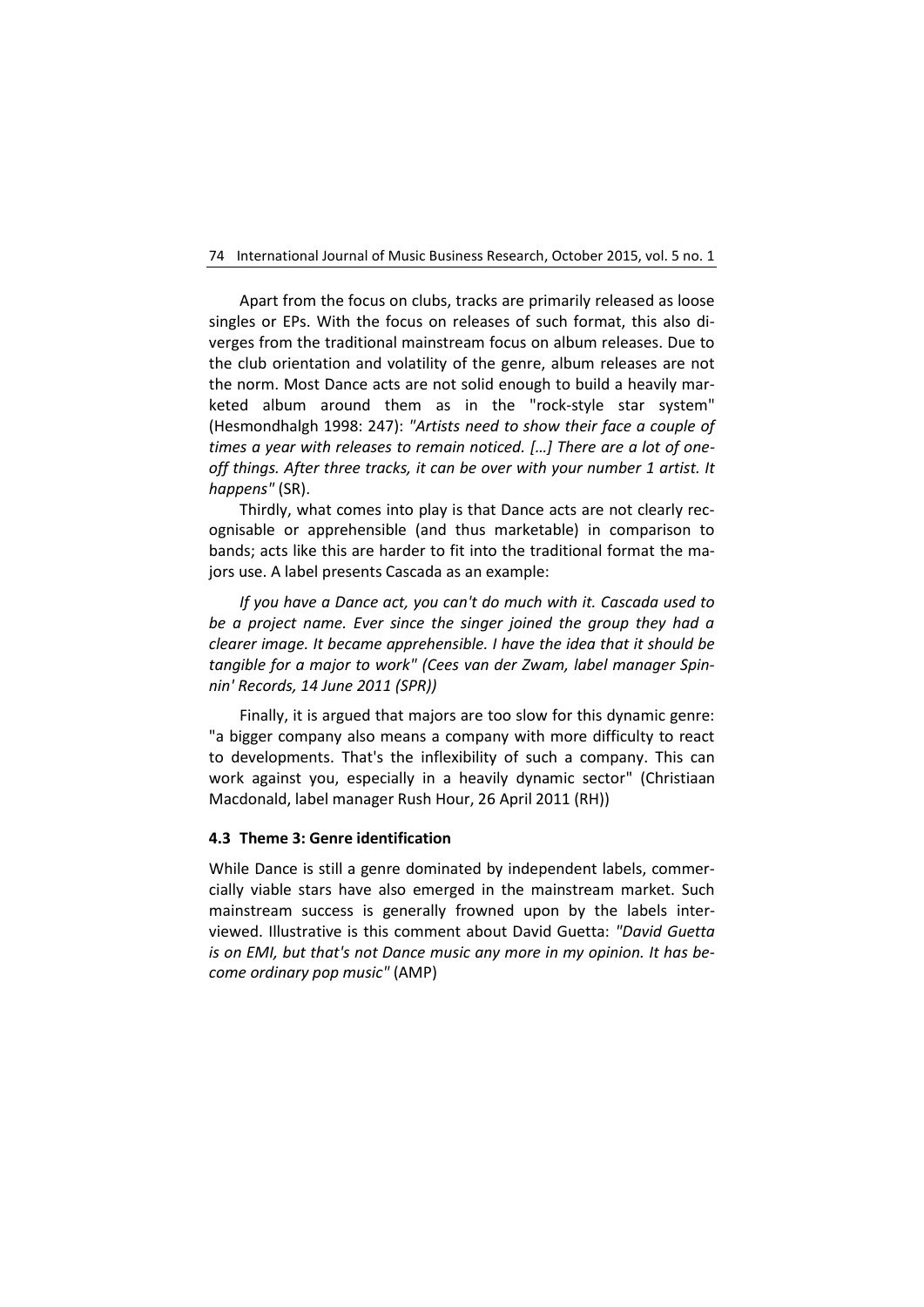| The distinctiveness of Electronic Dance Music |  |
|-----------------------------------------------|--|
|-----------------------------------------------|--|

While some movement has come from majors to incorporate several well-known DJs (e.g. David Guetta, Calvin Harris), the interviewed labels claims that such artists no longer create 'real' EDM anymore as they have adapted to the major's ideas of music crafting. In doing so, they suggest that when artists leave Indies for majors, they are no longer EDM, thus keeping the distinctiveness of EDM as a genre intact.

The argument is supported by the fact that the majority of star DJs remain loyal to their independent label (a label that they often have set up themselves). As these labels have been able to keep their own distinctive style and, with that, grow to greater heights internationally than independents in other genres, there is less urgency to transfer to a major label in order to reach international success. Moreover, their own label ensures their creative freedom. While majors do not necessarily impinge on this freedom, the interviews suggest that artists become more mainstream when signed by a major.

Even though Armin van Buuren and Laidback Luke are successful globally as well, they are regarded (or regard themselves) differently. They are 'true' Dance artists with their own sound, not aimed at what the market wants. In this sense, they are the small-scale artists Bourdieu talks about. They consider themselves as distinct from mainstream/commercial artists (Hesmondhalgh 2006). Most interesting is however, that a label like Armada uses similar mass media as majors, yet the label manager classifies this label as different.

It is interesting to see that identification of these labels takes place similar to independents in other genres; they hide behind the notion of 'artistic' music and authenticity in order to distinguish themselves and to, in some cases, justify their lack of success (Hibbett 2005). Moreover, the creation of sub-genres (e.g. Trance and Techno) is also a common practice in this genre in order to create recognisable labels in order to keep an overview in an era where the choice of music is immense.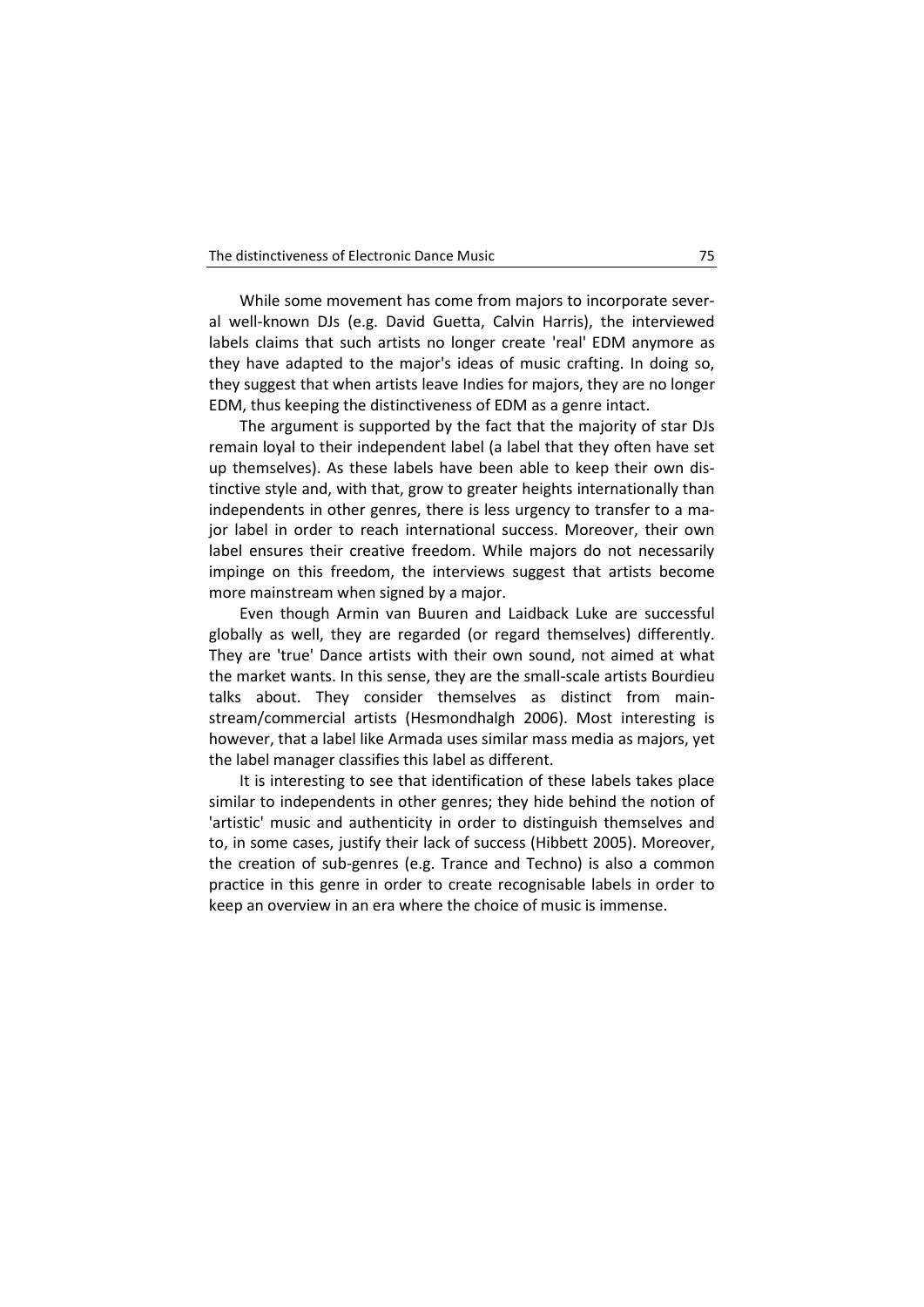## **4.4 Theme 4: The creation of an autonomous genre**

The absence of majors has contributed to the appearance of grassroots independents that have independently grown to the internationally successful labels that can compete with the newly established Dance divisions of majors (De Meyer 2010). In this respect, Dance differs from mainstream pop/rock, where independents invest in artists and majors reap the profits. In Dance, artists are not only grown but can also be retained by the labels. Although a possible growing focus of majors on this genre exists, nonetheless label representatives doubt whether they will succeed. This marks a distinctive new path for these labels, as it is commonly assumed that independent artists will be integrated in major's portfolios when proven successful (Negus 1999).

While democratisation has enabled autonomous production, distribution and promotion, the labels agree that digitalisation has made their task as a label even more important. They argue that, with the breakdown of barriers, the influx of artists is so large that labels, as filters are once again necessary for consumers in order to keep a clear overview. Labels now function as gatekeepers in order to provide a sign of recognition (e.g. Armada Music signifies that signed artists are Trance artists) and of quality in order to be found by the public: *"Scantraxx is an institution. As an institute, you try to push the talents with quality forward. With that, you can promote new music"* (SR)

In the absence of the majors, the independents have taken the chance to grow internationally. The labels interviewed however, doubt whether the majors will be a dominant force in this genre in the future.

*We have the same range, also across borders, compared to a major. I think that, if you have a clear vision and recognisable face it will be more attractive for artists to go to such a label, rather than a more faceless major with tons of projects. Moreover, it's naturally very attractive to be signed to the label of, for instance, Armin, as a beacon of the genre. (CN)*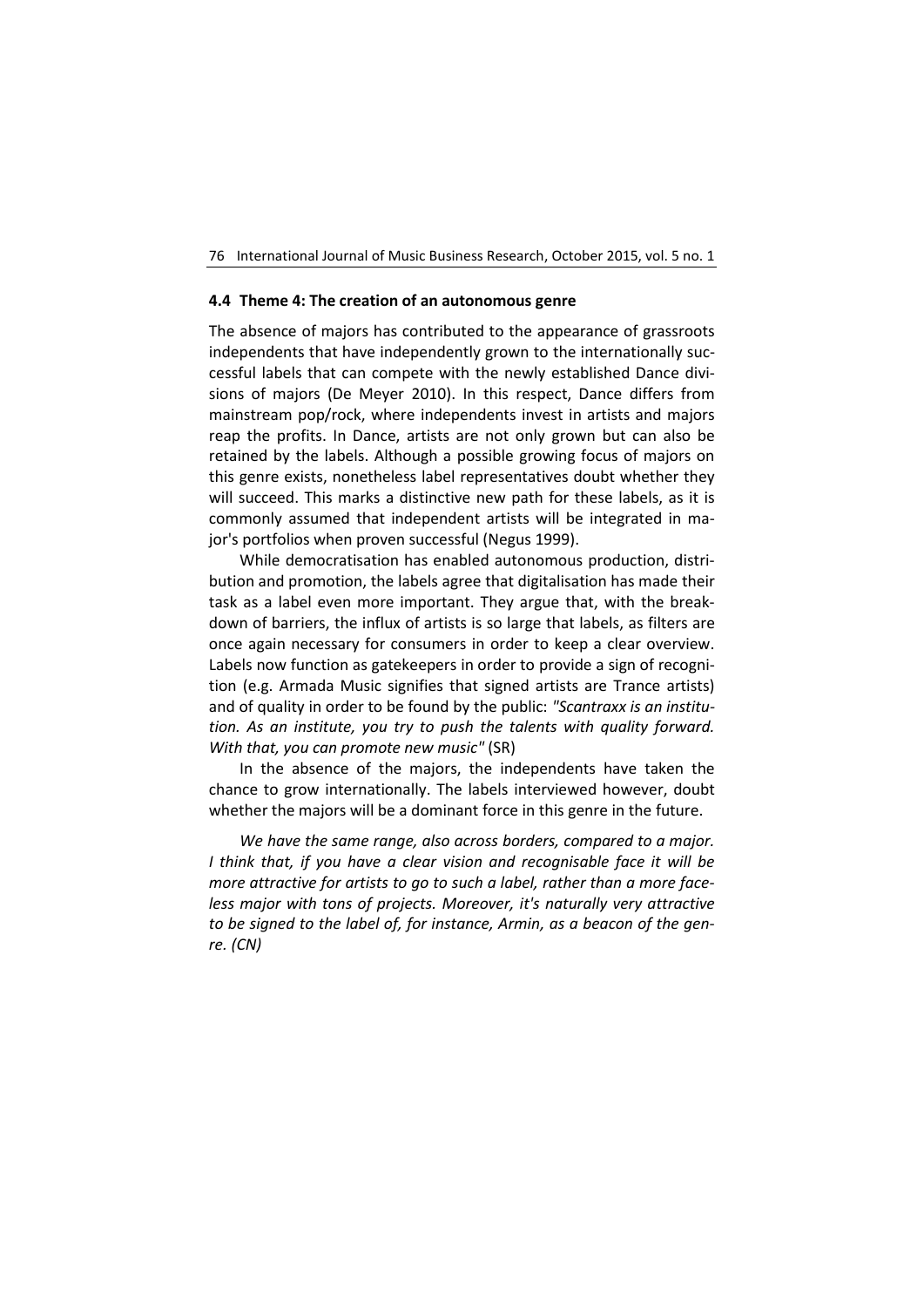## **4.5 Theme 5: Dance, the third market**

Dance appears to have created a market on its own that the majors will have difficulty to enter (and progressively dominate). The autonomous niche market that has evolved, in contradiction to Frith's (2001) theory, is economically viable. Consequently, a 'third market' has emerged; next to the amateur or non-viable niche market and the economically viable mainstream market. It is a market in between niche and mainstream (Frith 2001) and in between small scale and large scale (i.e. not just "art for art's sake") (Hesmondhalgh 2006: 213).

Interestingly, the new market also differs from the traditional major-independent power division (Negus 1999). It appears to have its own internal major-independent division. With the arrival of Spotify, the focus once again seems be on a more mass-market industry. As the market has grown over the years and independents within this industry have developed in their own way there could be a split within this genre itself. Independents with big-selling artists (Armada), a large back-catalogue (Be Yourself) or a lot of marketing power (Spinnin) can work with massmarket audiences through streaming models like Spotify. There seems to be a separation within this further mostly autonomous independent market. Large labels on the one hand strengthen their current position while smaller labels on the other hand lose their market share. This theory is supported by the labels involved: *"you really need to have a 100 million views or plays if you want to earn 10 000 euros. Since that's only possible for 10 artists I'm not sure what to think of it."* ('small label' RH). "At first instance I wasn't too positive about Spotify, but now that it *brings up serious money, also for us, I am*" ('larger label' AMP). *"That's where the profit is: the mass. So if you have a lot of subscriptions, you can earn more. There are a lot of bread crumbs of which you need to have a lot of good ones.''* ('larger label' SR)

It can thus be concluded that the Dutch Dance industry has established an autonomous global market. With the growing viability of the market and the continuing absence of majors, a market next to the ones identified by Frith (2001) has emerged. With the growth of new streaming music consumption, a similar differentiation between large and small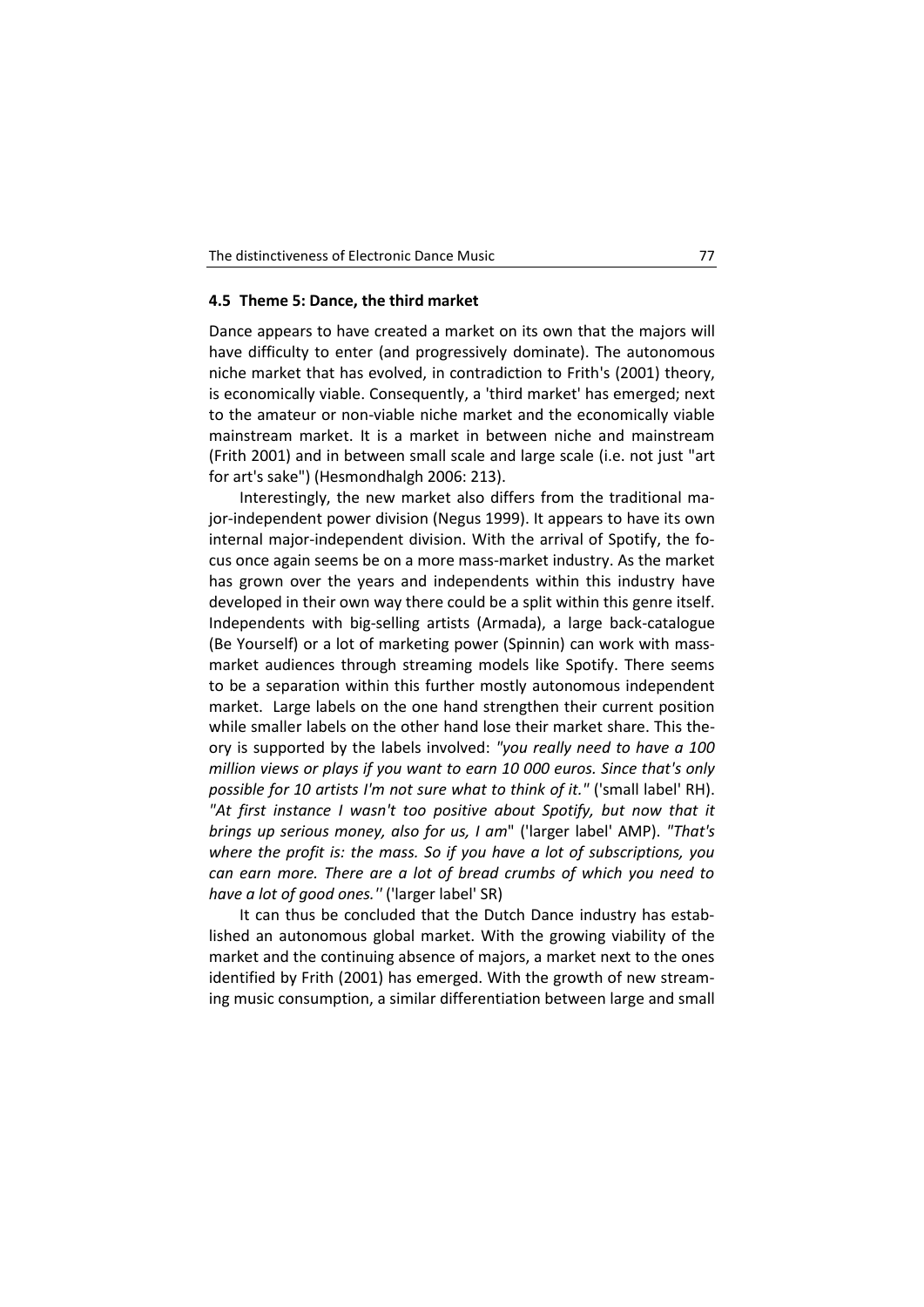labels can be observed, among the independents in this genre. In other words, several Dutch Dance independents have grown to a position similar to majors in the mainstream market, due to their big selling artists, marketing power and large back-catalogue.

## **5 Discussion & conclusion**

In this article, we researched the distinctiveness of the Dance genre. We have clustered the group of Dutch Dance labels researched by the very classification these labels use; they view, and thereby classify, themselves as distinct from others. This article takes this classification as its starting point, as the record labels themselves use the genres as a classification tool (Hitters & Van de Kamp 2010; Negus 1999). While we have found significant support for the group of labels investigated indeed being distinct, it is important to note that the classification has evolved from this perspective.

When considering its distinctiveness, it can be concluded firstly that these Dance labels operate in a 'third', separate, independent market. As the genre is almost solely supported by independent labels and functions without interference from majors, it has developed an unusual market structure and power division compared to the mainstream genres we know. Moreover, considering that it is globally one of the most commercially viable genres, it is distinct from both the amateur, nichemarket(s) portrayed by Frith (2001) and Keen (2009) as well as the mainstream markets. With this, Dance has a market which functions independently from the majors (and their mass channels) yet is profitable enough to be considered more than a niche. Digitalisation has contributed to the development of this 'third' market. The progressive attitude of the majority of smaller labels towards digitalisation, contrasts with the conservative attitude and isomorphic processes of majors. The result is a democratisation of distribution channels, a wider range of music consumption (very important for a universal genre such as Dance) and a longer tail of listening.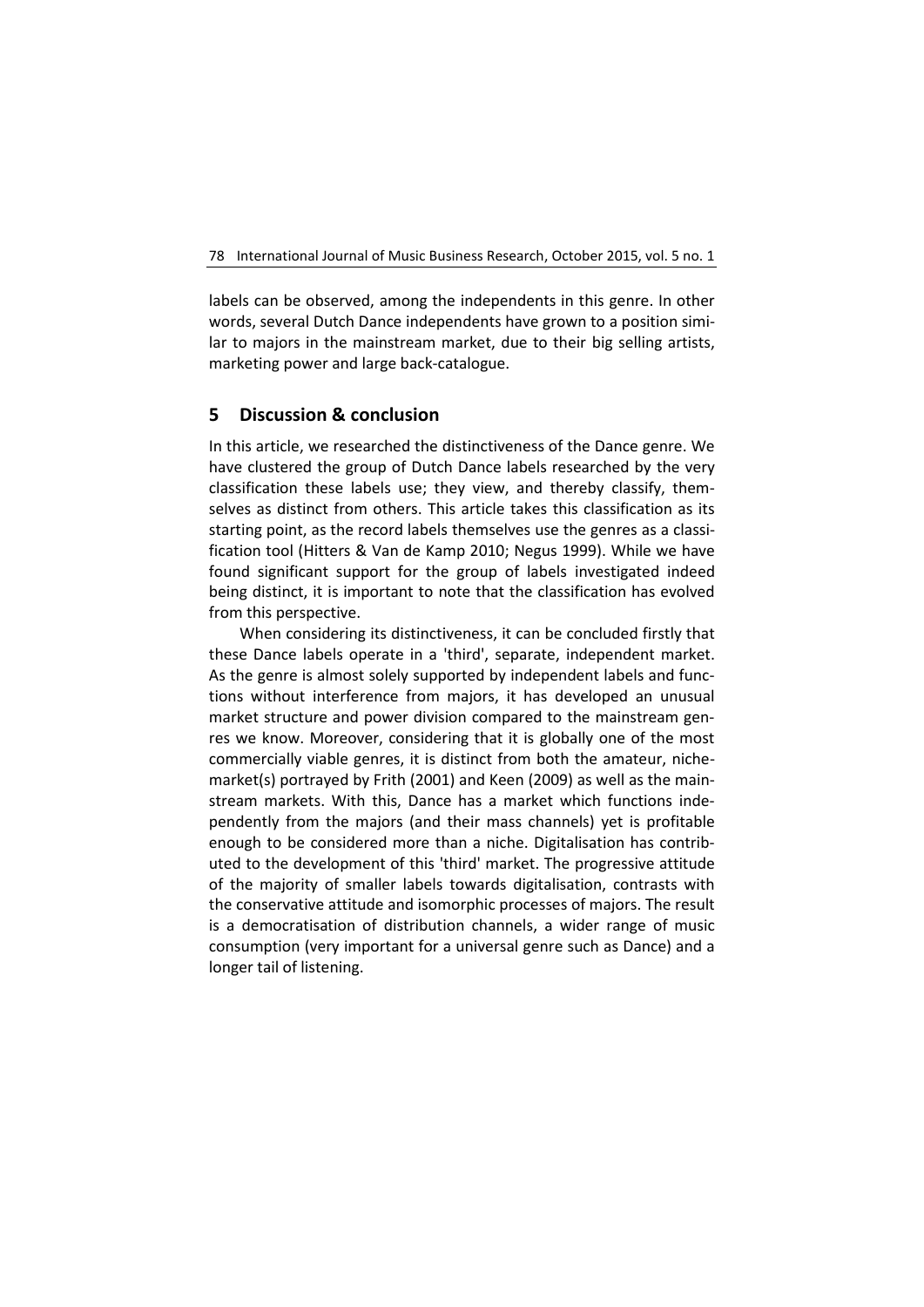Consequently, key to understanding the current absence of majors in the Dance industry is the conservative attitude towards digitalisation they (have) had (Leyshon et al. 2005). The anxiety about the impact of the Internet has fuelled risk aversive strategies and has led to a slimming-down of their portfolio. This appears to be a key moment in the establishment of the separate market Dance currently is. Otherwise Dance, with a growing profitability and rise of Star-artists, could well have been integrated by majors. While Dance has always had a different way of working, the fact that majors were too risk-aversive in turbulent times might be the most crucial factor to explain the independent structure of this genre.

Secondly, while Dance now has a distinct place in the music market, this does not mean the market and its labels have uniform structures and practices. Although Dance in the current form is set up *independently*, strategies of some of the grassroots labels seem to be converging towards strategies considered typical of the majors. While smaller labels and 'new' artists still predominantly focus on frequent single-or EPreleases and live performances due to the fast turn-over of styles, most established artists no longer follow this path. As they have proven to be sustainable amidst all developments, they can be promoted as the starartists (album-driven artists) familiar within the mass-scale, mainstream genres (Hesmondhalgh 1998). The potential of this genre seems to have enhanced strategies focused on growth and profitability similar to the ones majors use. Due to this, labels with more successful artists progressively use the same practices and channels as mainstream, mass- market focused firms (cf. Hesmondhalgh 2006) (without in fact being such a major label). Furthermore, the convergence can also be observed in their attitudes towards repertoire building and streaming services like Spotify. Consequently, despite the fact that Dance labels view themselves as genuinely different from, and more authentic than major corporations, their distinctiveness from 'traditional' labels is diminishing.

Subsequently, although the risk-aversive attitudes of majors might have been the crucial factor in explaining the independent structure of this genre, their practices have found a way into this genre, as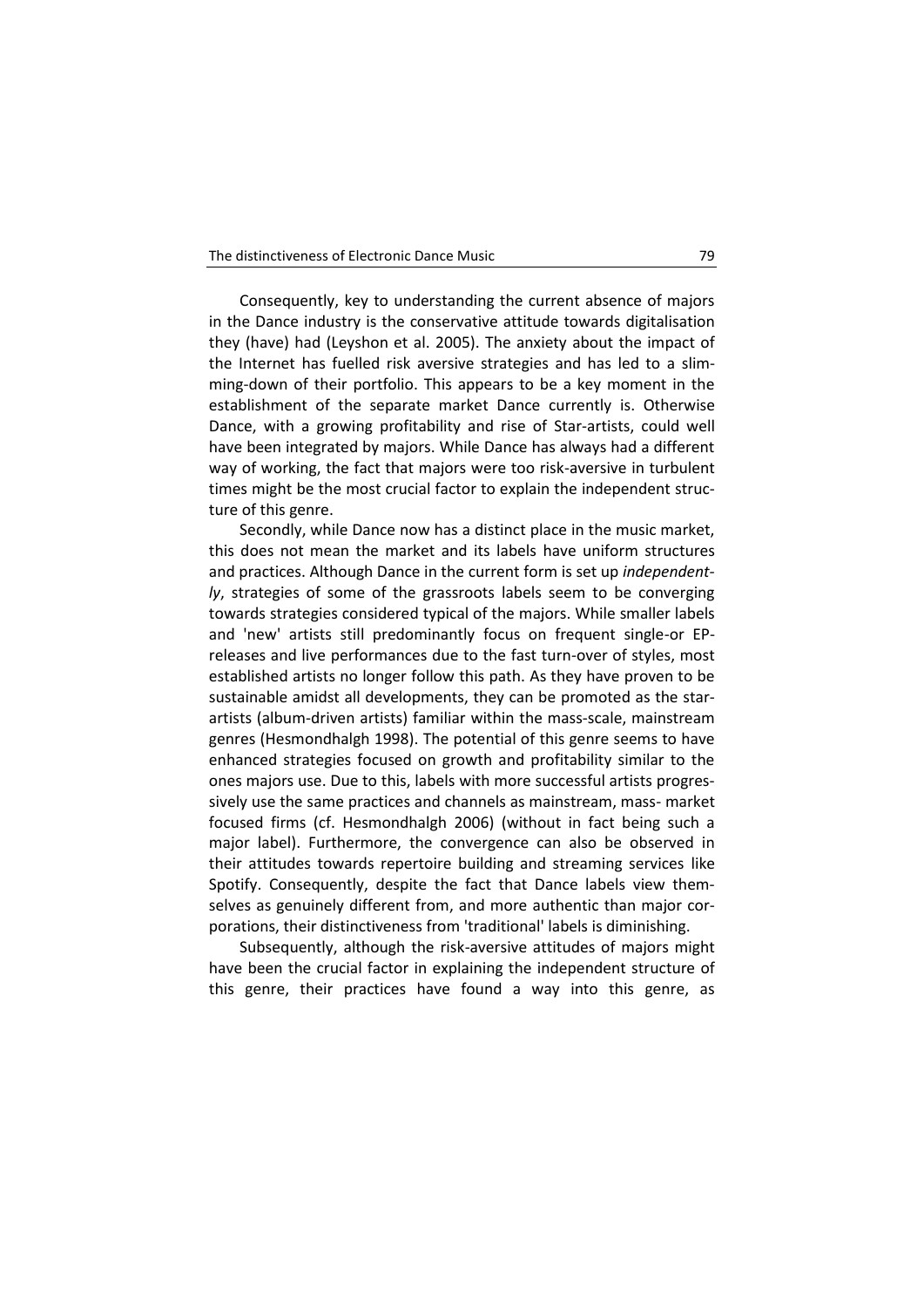Hesmondhalgh (1998) predicted. We clearly observe a division between labels with well-known (cross-over) artists and smaller, more obscure labels. With this, the binary division of small-scale versus mainstream, described by Bourdieu (1993) also seems to have slowly evolved once more in this new genre. Like in other genres (e.g. Hip-hop) or initial independent cultural sectors, the small-scale "art for art's sake" attitude cannot remain forever (Hesmondhalgh 2006: 213). Incrementally, cultural production fields like this always seem to end up in the binary division described. Hesmondhalgh (1998) is correct in pointing to this distinction; no (longer) can corporations be called solely profit driven; and no (longer) can all independents be seen as solely art driven. While a binary division exists among Dance record labels, the line between the two sides is sometimes hard to pinpoint. Dance, while appearing independent on the surface, is a good example.

Third and finally, what the future will bring is hard to tell. It is not likely that majors will enter this market. The Dance labels in our research claim that their brand building, professional and loyal, pro-active audience, along with the level playing field due to digitalisation, has given them a strong position against the possible intrusion of majors. The distinctive characteristics of the EDM genre are a barrier for majors. Nevertheless, the growth of the genre in the US has made this, predominantly European, genre progressively harder to ignore. So, along with the rise of subscription services that are most beneficial for parties serving mass listening crowds, majors could have found a way to cope with digitalisation and could quite possibly start diversifying their portfolio once again, starting with Dance.

Our study has focused on Dutch Dance labels, while our findings suggest that their characteristics may also be found among Dance labels in general see e.g. the presence of international Dance indie labels in Germany. Indeed, Dutch labels are very prominent internationally, which may be due to a particularly strong infrastructure of EDM parties, festivals, labels, and clubs, as well as high technological advancement and a permissive youth culture. However, our findings support the conclusion that the worldwide success of the genre has emerged as a 'third'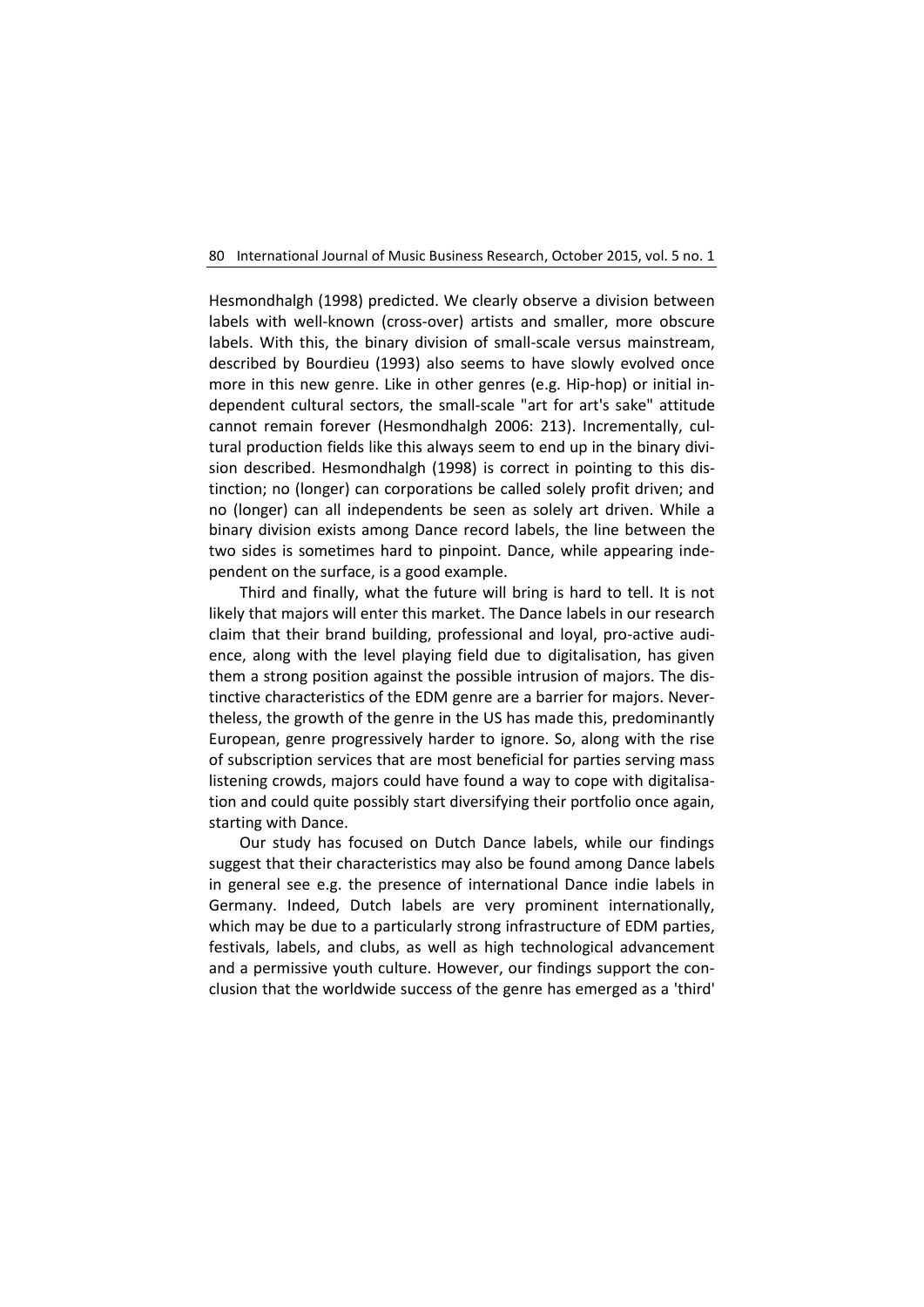market next to the existing major-dominated market for mainstream popular music. The extent to which this is a specific path-dependent trajectory for the dance genre, or whether this may also be observed for other genres proposes a challenge for future research. This study gives a solid foundation and a good insight in the current distinctiveness of the Dance genre, yet the (near) future might be of vital importance in the further development and distinctiveness of this genre. Now that majors appear to have found successful ways to start coping with digitalisation, it will be interesting to investigate what strategies they will use for this genre. Further explorative studies might give insight in what the future will bring for this fast-growing genre.

## **6 References**

Anderson C. (2006) The Long Tail: Why the future of business is selling less or more, Nieuw Amsterdam Uitgevers, Amsterdam.

Bourdieu P. (1993) The Field of Cultural Production, Polity Press, Cambridge.

Braun, V. & Clarke, V. (2006) "Using thematic analysis in psychology", Qualitative Research in Psychology, vol. 3, no. 2, pp. 77-101. <http://dx.doi.org/10.1191/1478088706qp063oa>

Charmaz K. (2006) Constructing grounded theory. A practical guide through qualitative analyses, Thousand Oaks, London.

Connell J. & Gibson C. (2003) "Terra Digitalia? Music, copyright and territory in the information age", in Sound Tracks: Popular Music, Identity and Place, eds J. Connell & C. Gibson, London, Routledge, pp. 251-269.

Day G. (1977) "Diagnosing the Product Portfolio", Journal of Marketing vol. 41 (April), pp. 29-38.

De Meyer G. & Trappeniers A. (2007) Lexicon van de muziekindustrie. Werking en vaktermen, Uitgeverij Acco, Leuven.

De Meyer G. (2010) Rock is Dood, Academia Press, Gent.

DiMaggio P. J. & Powell W. W. (1983) "The Iron Cage Revisited: Institutional Isomorphism and Collective Rationality in Organizational Fields", American Sociological Review vol. 48, no. 2, pp. 147-160.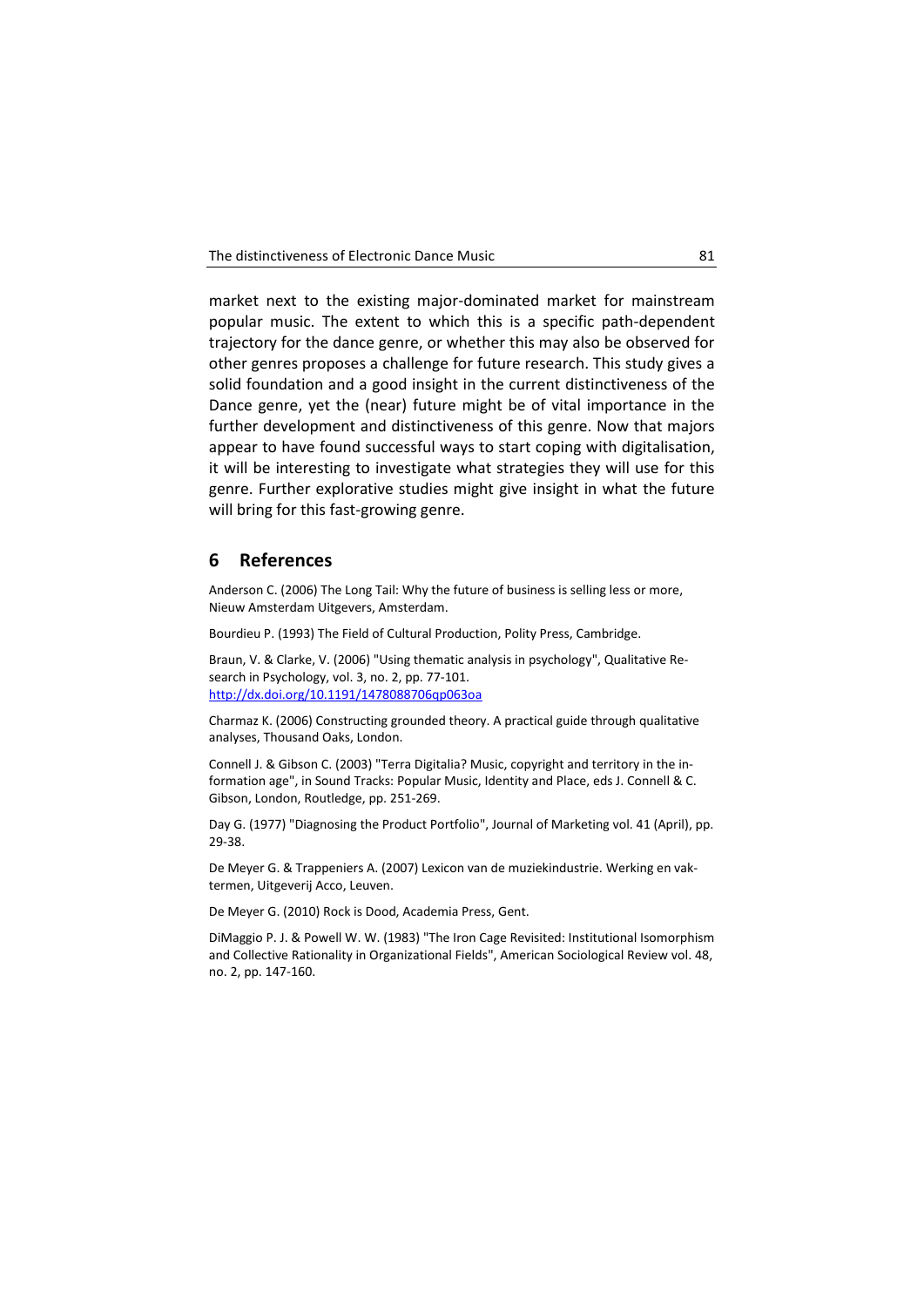Dowd T. J. (2006) "From 78s to MP3s: The Embedded Impact of Technology in the Market for Pre-recorded Music", in The business of culture: strategic perspectives on entertainment and media, eds J. Lampel, J. Shamsie & T. K. Lant, Lawrence Erlbaum Associates, New Jersey, pp. 205-226.

EMI (2013) Artists. Available at[: http://www.emimusic.com/artists/#letterG](http://www.emimusic.com/artists/#letterG)

EVAR Advisory Services (2015) Dance-onomics: The economic significance of EDN for the Netherlands, EVAR, Hoofddorp.

Frith S. (2001) "The popular music industry2, in The Cambridge Companion to Pop and Rock, eds S. Frith, W. Straw & J. Street, Cambridge University Press, Cambridge, pp. 26- 52.

Goldmann S. (2011) Everything popular is wrong: Making it in electronic music, despite democratization. Available at: [http://www.littlewhiteearbuds.com/feature/everything-](http://www.littlewhiteearbuds.com/feature/everything-Popular-is-wrong-making-it-in-electronic-music-despite-democratization/)[Popular-is-wrong-making-it-in-electronic-music-despite-democratization/](http://www.littlewhiteearbuds.com/feature/everything-Popular-is-wrong-making-it-in-electronic-music-despite-democratization/)

Handke C. (2010) The Creative Destruction of Copyright: Innovation in the Record Industry and Digital Copying, PhD thesis, Erasmus Universiteit Rotterdam.

Hesmondhalgh D. (1998) "The British Dance Industry: A Case Study of Independent Cultural Production", The British Journal of Sociology vol. 49, no. 2, pp. 234-251.

Hesmondhalgh D. (2006) "Bourdieu, the media and cultural production", Media, Culture & Society vol. 28, no. 2, pp. 211-231.

Hibbett R. (2005) "What is Indie Rock?", Popular Music and Society, vol. 28, no. 1, pp. 55- 77.

Hijmans E. & Wester F. (2006) "De kwalitatieve interviewstudie", in Onderzoekstypen in de communicatiewetenschap, eds F. Wester, K. Renckstorf & P. Scheepers, Kluwer, Alphen aan de Rijn, pp. 507-531.

Hitters E. & Kamp M. van de (2010) "Tune in, fade out: Music companies and the (re)valuation of domestic music products in the Netherlands", Poetics. Journal of Empirical Research on Culture, Media and the Arts, vol. 38, no. 2, pp. 461-480.

IFPI (2013) IFPI Digital Music Report 2013: Engine of a digital world. Available at: [http://www.ifpi.org/content/library/DMR2013.pdf.](http://www.ifpi.org/content/library/DMR2013.pdf) 

Jones S. (2002) "Music that moves: Popular music, distribution and Network Technologies", Cultural Studies, vol. 16, no. 2, pp. 213-232.

Keen A. (2007) The Cult of the Amateur: How Today's Internet is Killing our Culture, Doubleday, New York.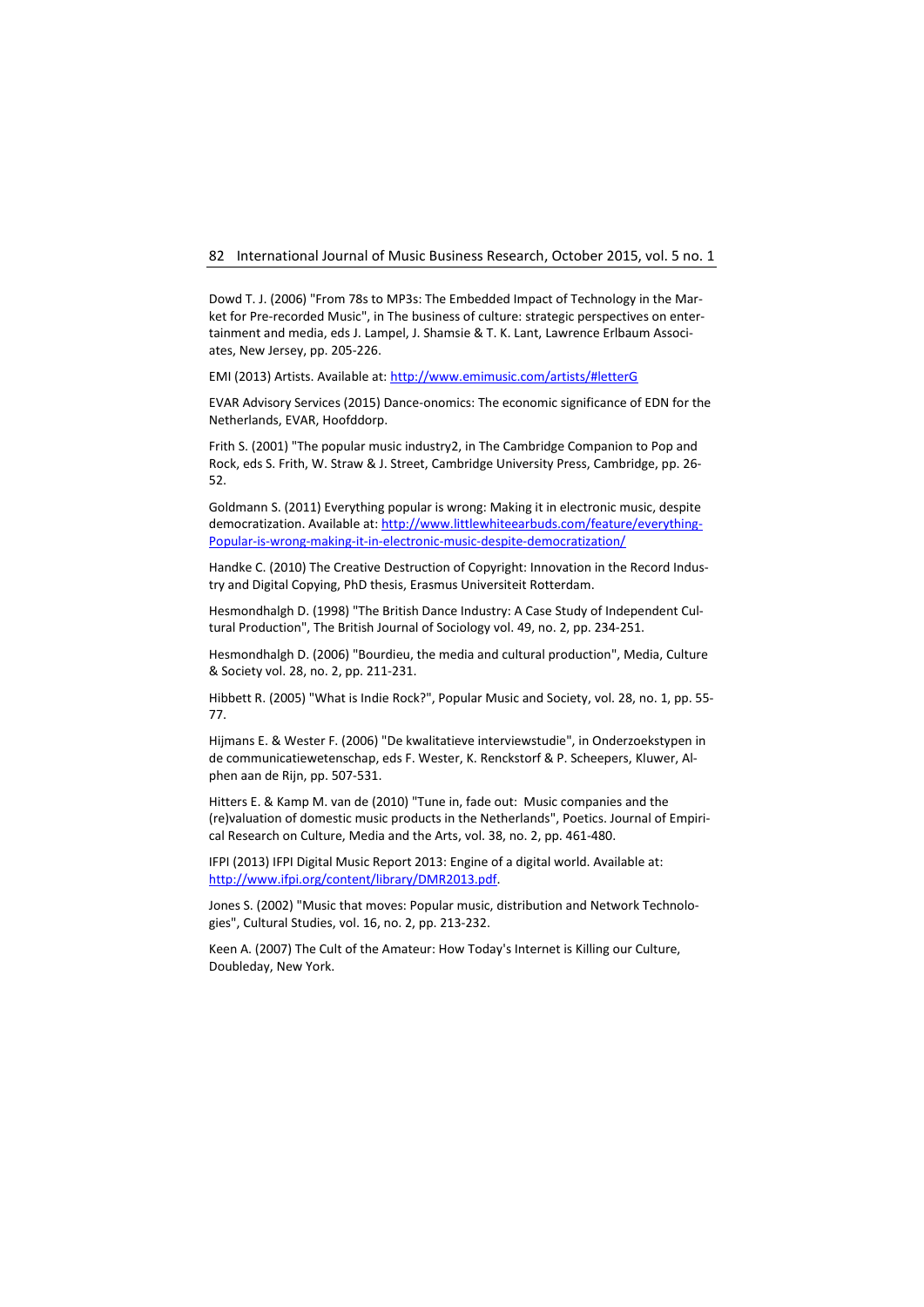Kroeske S. & Fictoor J. (2015) Exportwaarde van de Nederlandse Populaire muziek 2013 (Commissioned by BUMA Cultuur), perfect & More BV, Hilversum. Available at: [http://www.bumacultuur.nl/wp-content/uploads/2015/01/Exportwaarde-NL-populaire](http://www.bumacultuur.nl/wp-content/uploads/2015/01/Exportwaarde-NL-populaire-muziek-2013.pdf)[muziek-2013.pdf](http://www.bumacultuur.nl/wp-content/uploads/2015/01/Exportwaarde-NL-populaire-muziek-2013.pdf)

Langdon J. C. & Lai, J. D. (2013) Electronic Dance Music (EDM): The Digital Panagea. An econometric market study of the global EDM Industry, Massive Advisors, Los Angeles. Available at: [http://www.edmendedigitalewereld.nl/wp-content/uploads/2015/03/13-](http://www.edmendedigitalewereld.nl/wp-content/uploads/2015/03/13-09-11_Massive_Advisors_EDM_Whitepaper_Chairmans_Letter.pdf) 09-11 Massive Advisors EDM Whitepaper Chairmans Letter.pdf

Laanen J. (2012) #ADE12: 'EDM in the US still lacks a cultural foundation'. Available at: <http://3voor12.vpro.nl/english-ADE/EDMADE.html>

Levitt T. (1983) "The Globalization of Markets", The McKinsey Quarterly vol. 2, pp. 2-20.

Leyshon A. (2001) "Time, space (and digital) compression: software formats, musical networks, and the reorganisation of the music industry", Environment and Planning A vol. 33, no. 1, pp. 49-77.

Leyshon A. Webb P., French S. & Crewe L. (2005) "On the reproduction of the musical economy after the Internet2, Media, Culture & Society, vol. 27, no.2, pp. 177–209.

Longhurst B. (1995) Popular Music and Society, Polity Press, Cambridge.

Mintzberg H. (2000) The Rise and Fall of Strategic Planning, Pearson Education Limited, Harlow.

Negus K. (1992) Producing Pop: Culture and Conflict in the Popular Music Industry, Goldsmiths, London.

Negus K. (1999) Music Genres and Corporate Cultures, Routledge, London.

NVPI (2006) NVPI Marktinformatie Audio 2005. Available at: [http://www.mbocreatieveindustrie.nl/files/pdf/bronnen\\_per\\_wereld/08%20film%20NV](http://www.mbocreatieveindustrie.nl/files/pdf/bronnen_per_wereld/08%20film%20NVPI%20Marktinfo%20Audio%202005.pdf) [PI%20Marktinfo%20Audio%202005.pdf](http://www.mbocreatieveindustrie.nl/files/pdf/bronnen_per_wereld/08%20film%20NVPI%20Marktinfo%20Audio%202005.pdf)

NVPI (2007) NVPI Marktinformatie Audio 2006. Available at: <http://www.nvpi.nl/assets/nvpi/NVPI%20MARKTINFORMATIE%20AUDIO%202006.pdf>

NVPI (2008) NVPI Marktinformatie Audio 2007. Available at: <http://www.nvpi.nl/assets/nvpi/NVPI%20MARKTINFORMATIE%20AUDIO%202007.pdf>

NVPI (2009) NVPI Marktinformatie Audio 2008.

NVPI (2010) NVPI Marktinformatie Audio 2009.

NVPI (2011) Halfjaarcijfers entertainmentmarkt 2010. Available at: [http://www.nvpi.nl/assets/nvpi/tabel%20halfjaarcijfers%202010.pdf.](http://www.nvpi.nl/assets/nvpi/tabel%20halfjaarcijfers%202010.pdf)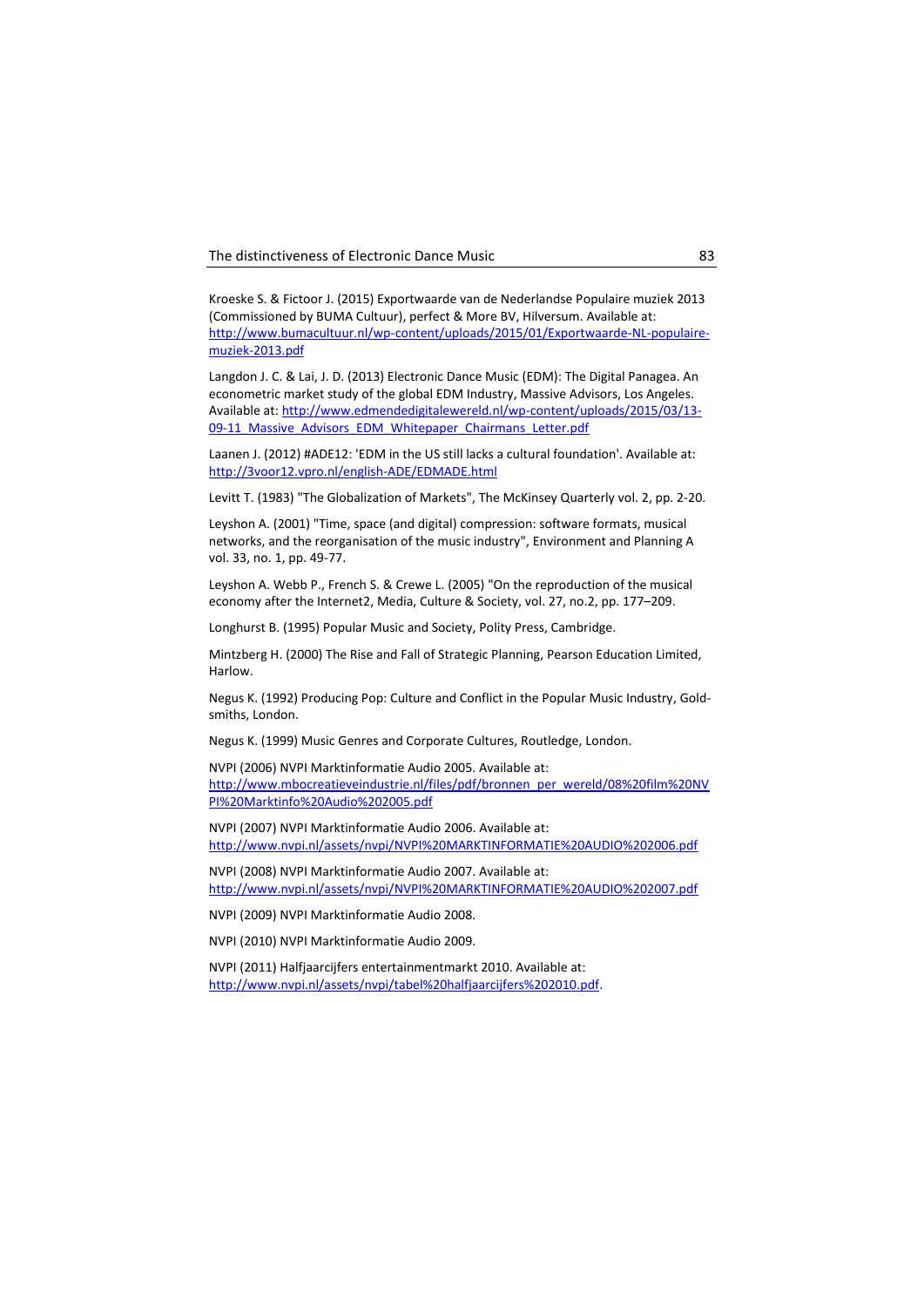Page W. & Carey C. (2009) "Economic Insight: Adding up the music industry for 2008", PRS for Music vol. 15, pp. 1-7.

Peitz M. & Waelbroeck P. (2006) "Why the music industry may gain from free downloading — The role of sampling", International Journal of Industrial Organization, vol. 24, no. 5, pp. 907–913.

Porter M. E. (1979) "How Competitive Forces Shape Strategy", Harvard Business Review March-April, pp. 137-145.

Punch K. F. (2005) Introduction to Social Research: Quantitative and Qualitative Approaches, SAGE Publications, London.

Reynolds S. (2012) How rave music conquered America. Available at: <http://www.guardian.co.uk/music/2012/aug/02/how-rave-music-conquered-america>

Rothenbuhler E. W. & McCourt T. (2004) "The economics of the recording industry", in Media Economics: Theory and Practice, eds A. Alexander, J. Owers, R. Carveth, C. A. Hollifield & A. N. Greco, Lawrence Erlbaum Association, London, pp. 221-248.

Roulston K. (2010) Reflective Interviewing: A Guide to Theory and Practice, SAGE, London.

Rutten P. & Hoogendoorn J. (2006) Exportwaarde van Nederlandse Populaire muziek, TNO/InHolland, pp. 1-48.

Sarantakos S. (2005) Social Research, Palgrave, Basingstoke.

Tschmuck P. (2006) Creativity and Innovation in the Music Industry, Springer, Dordrecht.

Van de Kamp M. (2009) Where Corporate Culture and Local Markets Meet: Music and Film Majors in the Netherlands, 1990-2005, Ipskamp Drukkers, Enschede.

Van der Graaf M. (2010) Born‐digital erfgoedmaterialen bij een selectie van Nederlandse erfgoedinstellingen: een verkennend onderzoek, Stichting DEN, Den Haag.

VNPF (2009) Het grote poppodium onderzoek: Analyse in de ontwikkelingen van de bedrijfsvoering van de Nederlandse poppodia. Available at: [http://www.vnpf.nl/files/File/belangen/sectoronderzoek/vnpf\\_rapport\\_final\\_2.pdf](http://www.vnpf.nl/files/File/belangen/sectoronderzoek/vnpf_rapport_final_2.pdf)

VNPF, 2010. VNPF in-sight poppodia 2009. Available at: [http://www.vnpf.nl/files/File/diensten/insight/VNPF\\_INSIGHT\\_POPPODIA\\_2009.pdf](http://www.vnpf.nl/files/File/diensten/insight/VNPF_INSIGHT_POPPODIA_2009.pdf)

Vrieze A. De (2013) 12:21 ID&T onder de hamer voor honderd miljoen dollar. Available at: [http://3voor12.vpro.nl/lokaal/amsterdam/feed/2013/03/211221-id](http://3voor12.vpro.nl/lokaal/amsterdam/feed/2013/03/211221-id-t.html?currentPage=3)[t.html?currentPage=3](http://3voor12.vpro.nl/lokaal/amsterdam/feed/2013/03/211221-id-t.html?currentPage=3)

Wikström P. (2010) The Music Industry: Music in the Cloud, Polity Press, Cambridge.